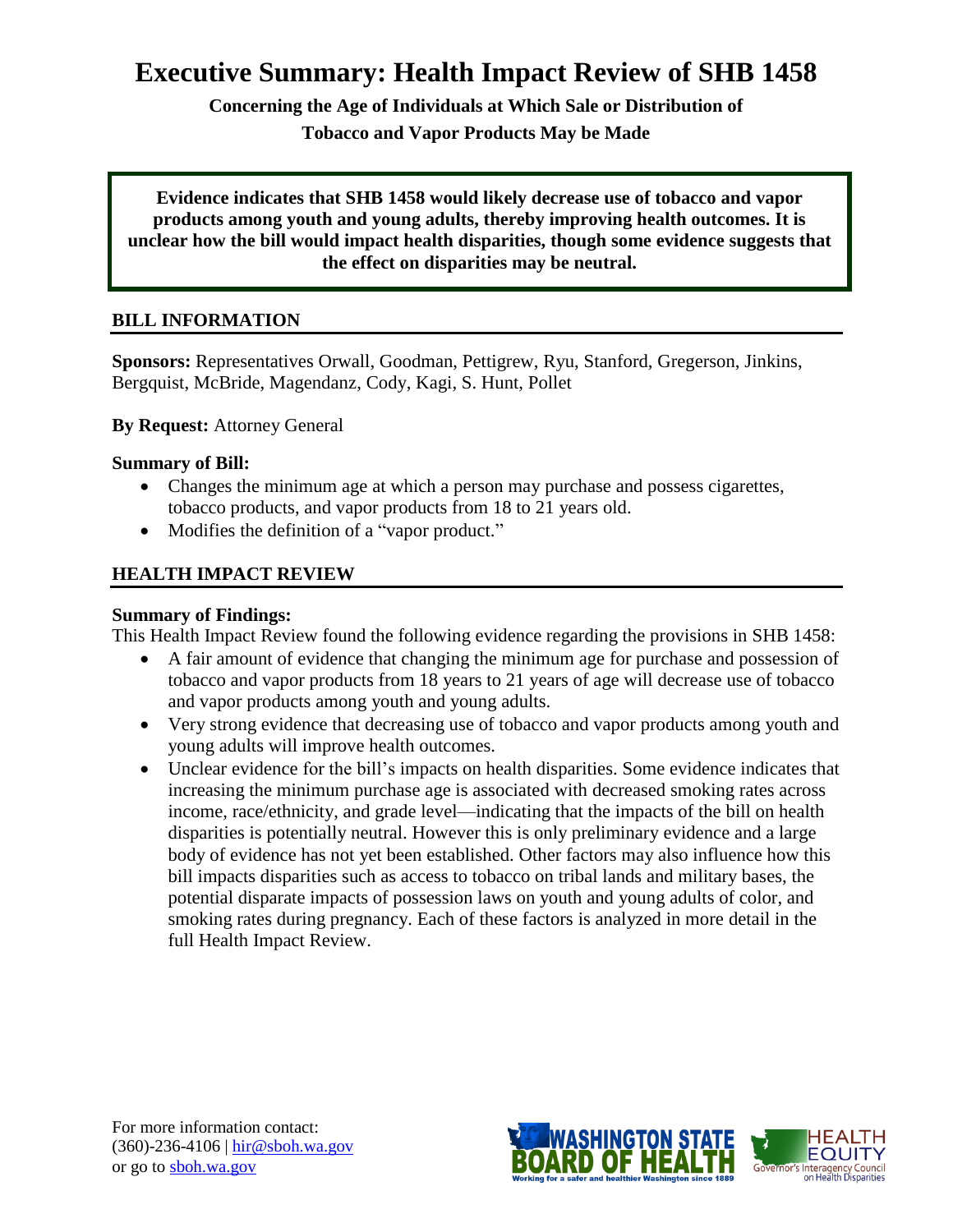# **Health Impact Review of SHB 1458**

**Concerning the Age of Individuals at Which Sale or Distribution of Tobacco and Vapor Products May be Made**

November 18, 2015

Author: Sierra Rotakhina Contributor/Reviewer: Christy Hoff Reviewer: Michelle Davis Reviewer: Kelie Kahler

# **Acknowledgement**

We would like to thank the individuals who provided data and various perspectives on the potential impacts of the bill.

# **Contents**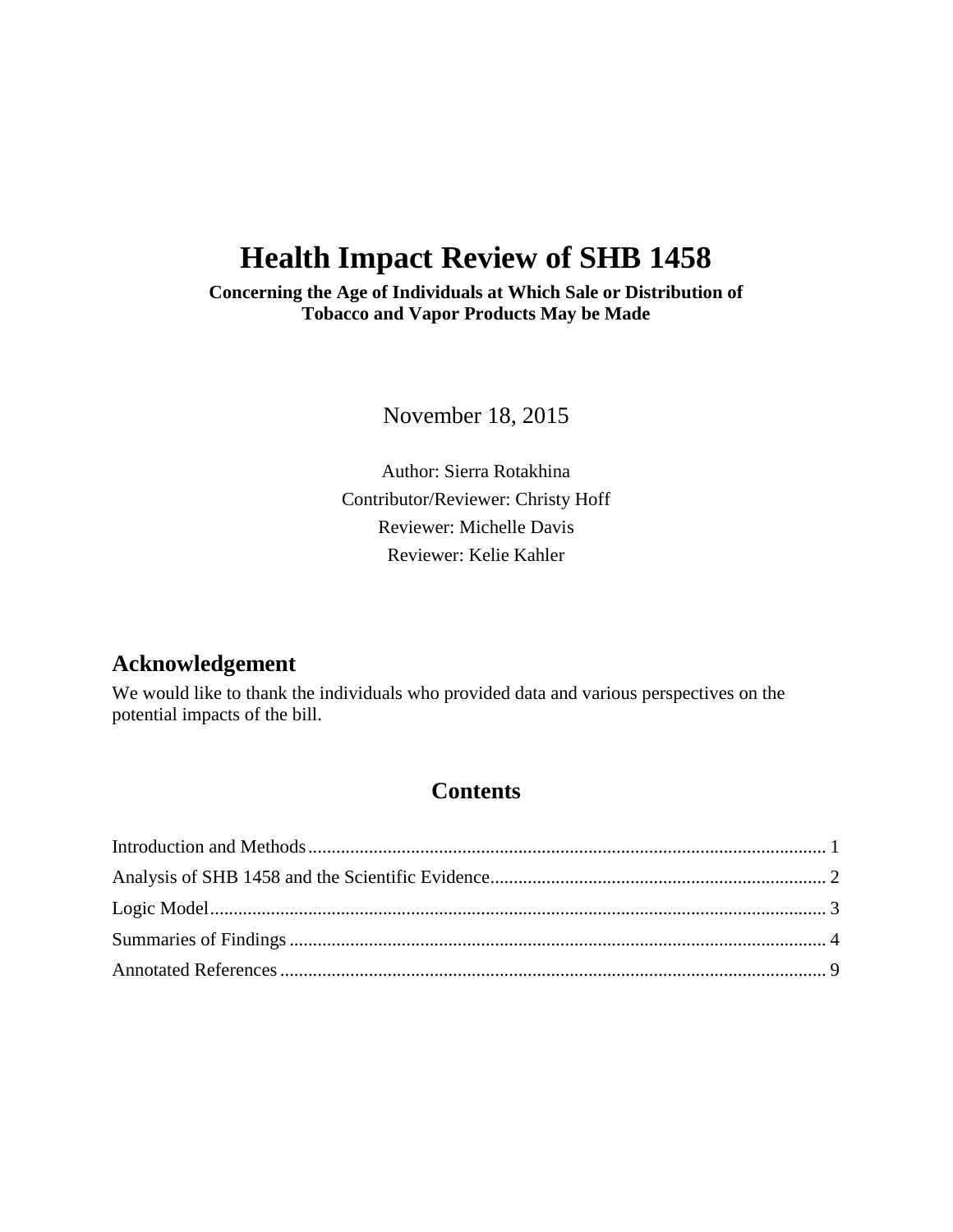# **Introduction and Methods**

<span id="page-2-0"></span>A Health Impact Review is an analysis of how a proposed legislative or budgetary change will likely impact health and health disparities in Washington State [\(RCW 43.20.285\)](http://apps.leg.wa.gov/rcw/default.aspx?cite=43.20.285). For the purpose of this review 'health disparities' have been defined as the differences in disease, death, and other adverse health conditions that exist between populations [\(RCW 43.20.270\)](http://apps.leg.wa.gov/rcw/default.aspx?cite=43.20.270). This document provides summaries of the evidence analyzed by State Board of Health staff during the Health Impact Review of Substitute House Bill 1458 [\(SHB 1458\)](http://lawfilesext.leg.wa.gov/biennium/2015-16/Pdf/Bills/House%20Bills/1458-S.pdf).

Staff analyzed the content of SHB 1458 and created a logic model depicting possible pathways leading from the provisions of the bill to health outcomes. We consulted with experts and contacted stakeholders with diverse perspectives on the bill. State Board of Health staff can be contacted for more information on which stakeholders were consulted on this review. We conducted objective reviews of the literature for each pathway using databases including PubMed and Google Scholar.

The following pages provide a detailed analysis of the bill including the logic model, summaries of evidence, and annotated references. The logic model is presented both in text and through a flowchart (Figure 1). The logic model includes information on the strength of the evidence for each relationship. The strength-of-evidence has been defined using the following criteria:

- Not well researched: the literature review yielded few if any studies or only yielded studies that were poorly designed or executed or had high risk of bias.
- **A fair amount of evidence:** the literature review yielded several studies supporting the association, but a large body of evidence was not established; or the review yielded a large body of evidence but findings were inconsistent with only a slightly larger percent of the studies supporting the association; or the research did not incorporate the most robust study designs or execution or had a higher than average risk of bias.
- **Strong evidence:** the literature review yielded a large body of evidence on the relationship (a vast majority of which supported the association) but the body of evidence did contain some contradictory findings or studies that did not incorporate the most robust study designs or execution or had a higher than average risk of bias; or there were too few studies to reach the rigor of 'very strong evidence'; or some combination of these.
- **Very strong evidence:** the literature review yielded a very large body of robust evidence supporting the association with few if any contradictory findings. The evidence indicates that the scientific community largely accepts the existence of the association.

Staff made modifications to these criteria at the start of the 2015 legislative session beginning January 12, 2015. Therefore strength-of-evidence rankings may not be comparable between reviews completed before and those completed after this date.

This review was subject to time constraints, which influenced the scope of work for this review. The annotated references are only a representation of the evidence and provide examples of current research. In some cases only a few review articles or meta-analyses are referenced. One article may cite or provide analysis of dozens of other articles. Therefore the number of references included in the bibliography does not necessarily reflect the strength-of-evidence. In addition, some articles provide evidence for more than one research question so they are referenced multiple times.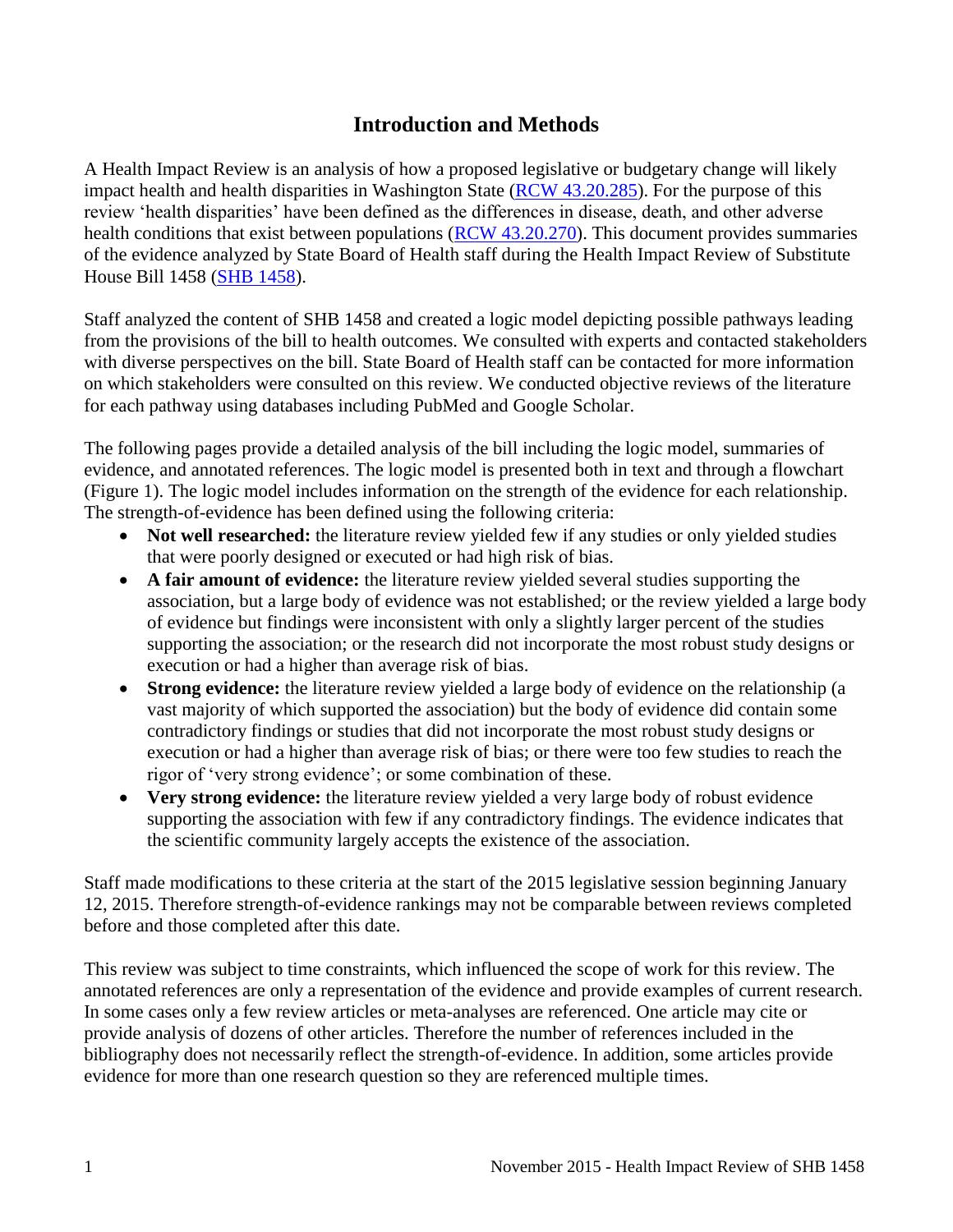# **Analysis of SHB 1458 and the Scientific Evidence**

#### <span id="page-3-0"></span>*Summary of SHB 1458*

- Changes the minimum age at which a person may purchase and possess cigarettes, tobacco products, and vapor products from 18 to 21 years old.
- Modifies the definition of a "vapor product."

#### *Health impact of SHB 1458*

Evidence indicates that SHB 1458 would likely decrease use of tobacco and vapor products among youth and young adults, thereby improving health outcomes. It is unclear how the bill would impact health disparities, though some evidence suggests that the effect on disparities may be neutral.

#### *Pathways to health impacts*

The potential pathways leading from the provisions of SHB 1458 to decreased health disparities are depicted in Figure 1. There is a fair amount of evidence that changing the minimum age of purchase and possession of tobacco and vapor products from 18 years to 21 years of age will decrease use of tobacco and vapor products among youth and young adults. $1-11$  There is very strong evidence that decreasing use of tobacco and vapor products among youth and young adults will improve health outcomes for Washingtonians.<sup>[1,](#page-10-1)[12,](#page-16-0)[13](#page-16-1)</sup> It is unclear from available evidence how the bill would impact health disparities. Two studies have found that increasing the minimum purchase age is associated with decreased smoking rates across income, race/ethnicity, and grade level<sup>[4,](#page-11-0)[6](#page-12-0)</sup>—indicating that the impacts of the bill on health disparities is potentially neutral. However this is only preliminary evidence and a large body of evidence has not yet been established. Other factors may also influence how this bill impacts disparities such as access to tobacco on tribal lands and military bases, the potential disparate impacts of possession laws on youth and young adults of color, and smoking rates during pregnancy. Each of these factors is analyzed in more detail on page five.

Due to time limitations we only researched the most direct connections between the provisions of the bill and decreased health disparities and did not explore the evidence for all possible pathways. For example we did not evaluate the evidence for how minimum purchase age laws impact retailer compliance and how compliance then affects usage of the restricted product.

#### *Magnitude of impact*

The Institute of Medicine (IOM) convened a committee to examine the existing literature and use modeling to predict the likely impacts of increasing the minimum purchase age to 21 years of age. The committee's modeling was informed by the existing scientific literature and estimated that raising the tobacco purchase age to 21 would lead to the following reductions in tobacco initiation: a 12.5-18% reduction for those under 15 years of age, a 20.8-30% reduction for those 15-17 years, a 12.5-18% reduction for those 18-20 years. With an age increase to 21, modeling predicted that by 2040-2059 there would be 0.2-0.8% reduction in deaths (8.2-9.9% by 2080-2099); 0.5% reduction in years of life lost (9.3% by 2080-2099); 0.3% reduction in lung cancer deaths (10.5% by 2080-2099); 12.2% reduction in low birth weight cases; 13% reduction in pre-term birth cases; and 18.5% reduction in sudden infant death syndrome (SIDS) cases[.](#page-10-1) $<sup>1</sup>$ </sup>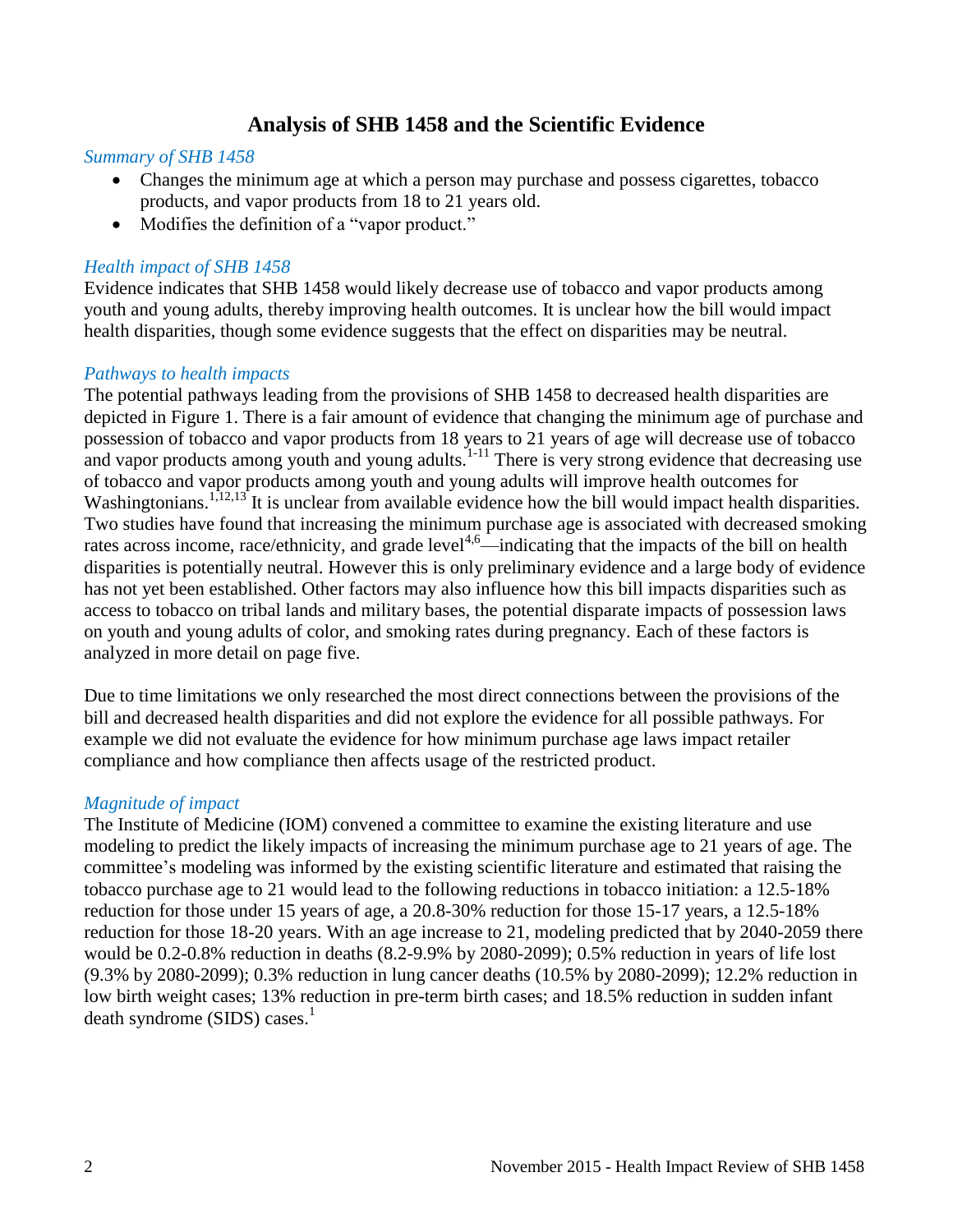# **Logic Model**



\*See the full Health Impact Review for a detailed analysis of the likely impacts of SHB 1458 on health disparities

> **Figure 1 Concerning the Age of Individuals at Which Sale or Distribution of Tobacco and Vapor Products May be Made SHB 1458**

<span id="page-4-0"></span>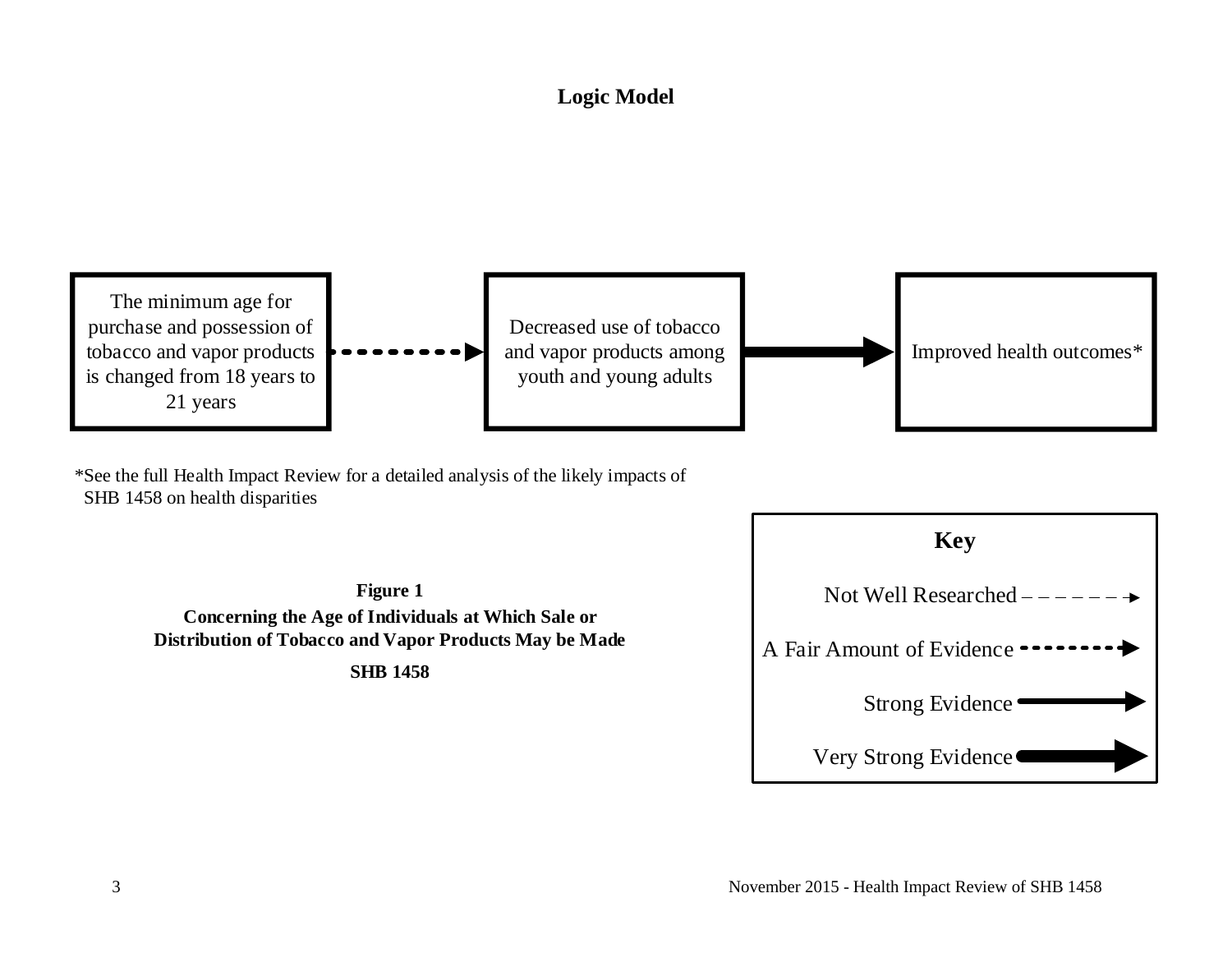# **Summaries of Findings**

#### <span id="page-5-0"></span>**Will changing the minimum age for purchase and possession of tobacco and vapor products from 18 years to 21 years of age decrease use of tobacco and vapor products among youth and young adults?**

There is a fair amount of evidence that changing the minimum age for purchase and possession of tobacco and vapor products from 18 years to 21 years of age will decrease use of tobacco and vapor products among youth and young adults.<sup>[1-9](#page-10-1)</sup> An additional body of evidence in relation to the effects of raising the minimum purchase age for alcohol indicates that higher alcohol purchase ages are associated with decreased alcohol consumption.<sup>[10](#page-15-0)[,11](#page-15-1)</sup> While research on alcohol purchase polices are not fully generalizable to tobacco/vaping purchase policies, these alcohol studies do provide additional insight into the likely effects of raising the minimum purchase age for tobacco and vaping products.

While the evidence on the effects of minimum tobacco purchase ages have focused specifically on smoking rates among youth and young adults, it is possible that raising the minimum purchase age could also decrease smoking rates among older adults in the future. Research indicates that smoking is most likely to be initiated during adolescence, most adults who smoke daily initiated smoking by 18 years of age, and early smoking onset is associated with decreased likelihood of cessation.<sup>[14](#page-17-0)</sup> So the declines in the tobacco/vaping use rates associated with increasing the minimum purchase age for tobacco and vaping products may extend beyond the age groups directly impacted by the change.

### **Will decreasing use of tobacco and vapor products among youth and young adults improve health outcomes?**

There is very strong evidence that decreasing use of tobacco and vapor products among youth and young adults will improve health outcomes for these individuals, as well as for those who would otherwise have been exposed to their secondhand smoke or smoking in utero.<sup>[1](#page-10-1)[,12](#page-16-0)[,13](#page-16-1)</sup> A very strong body of evidence has shown a causal link between combustible cigarette smoking and diseases in nearly every organ, cancer (e.g. lung, liver, and colorectal cancer), diminished health status, exacerbation of asthma, inflammation, impaired immune function, age-related macular degeneration, harms to the fetus, diabetes, erectile dysfunction, arthritis, and premature death. Research also shows that secondhand smoke causes cancers, respiratory disease, cardiovascular disease, stroke, and harms to infant and child health.<sup>[13](#page-16-1)</sup>

Data from the Pregnancy Risk Assessment Monitoring System (PRAMS) from 2006-2008 indicate that smoking rates among pregnant women the three months prior to conception are highest among mothers younger than 20 and remain high for mothers 20 to 24 years of age. Because women often are not aware that they are pregnant until several weeks into their pregnancy, the smoking rates in the months leading up to pregnancy can have an important impact on fetal development and growth.<sup>[15](#page-17-1)</sup> One study found that the babies of young mothers exposed to a higher tobacco purchase age during pregnancy actually had better birth outcomes than their counterparts. [8](#page-14-0) The health benefits of SHB 1458 may therefore extend beyond youth and young adults to children and others who would potentially, in the absence of the bill, be exposed to secondhand smoke or smoking in utero.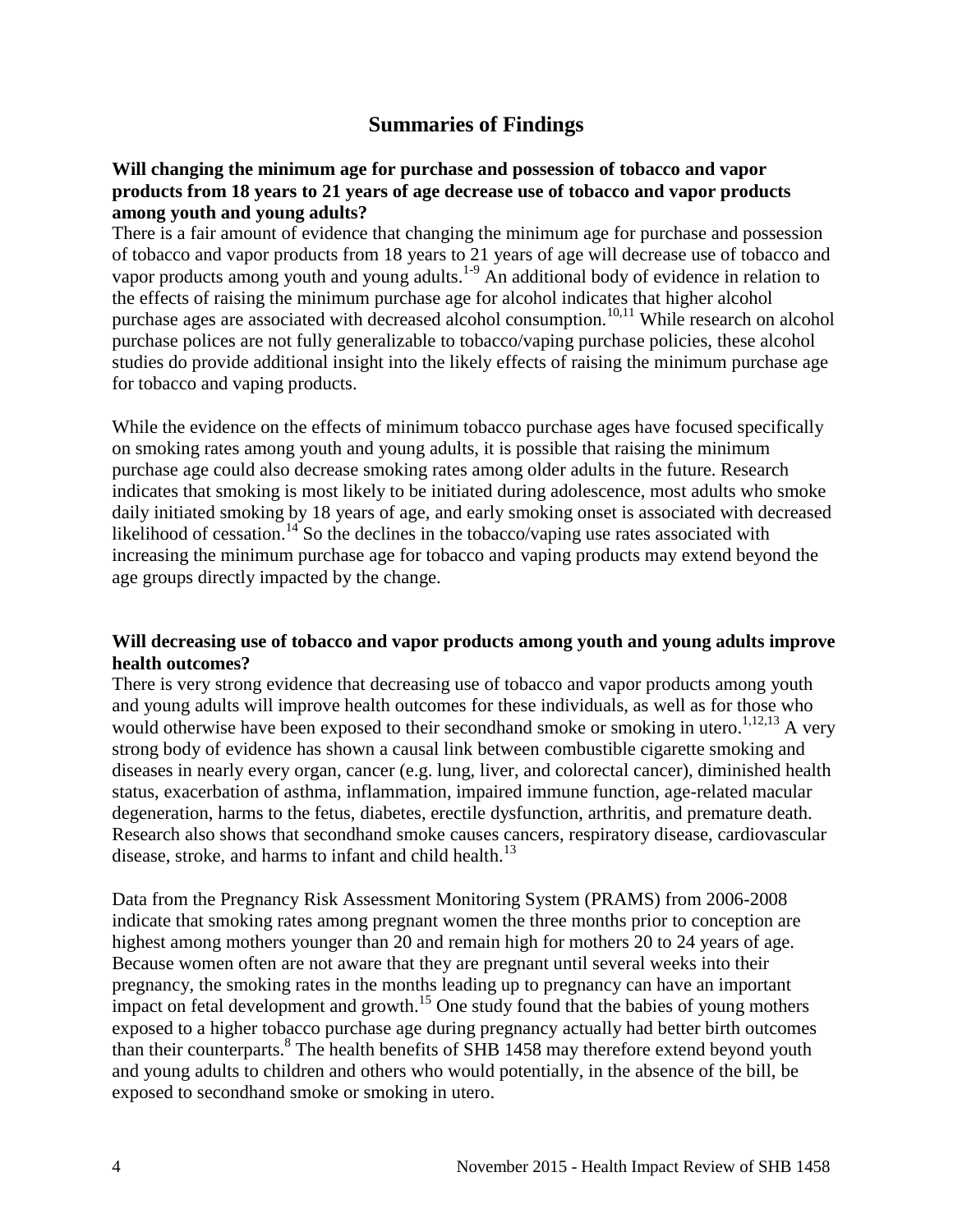The evidence on the health effects of vaping products is less established than the evidence on the effects of combustible cigarettes. However many studies have found that vaping products contain substances that are harmful to humans (e.g. metals, traces of cancer-causing nitrosamines, formaldehyde, mercury) and that smoking electronic cigarettes is associated with adverse effects such as airway and lung obstruction. Evidence also indicates that product labels often did not show the concentrations of solvents and flavoring and that products labeled nicotine free were sometimes found to actually contain nicotine in high concentrations. There was also variability in product concentrations from cartridge-to-cartridge. There is a lack of evidence of the long-term impacts of vaping on human health. While some studies indicate that vaping may have less adverse effects or result in less exposure to harmful substances than combustible cigarettes, it is not clear from the available evidence how many people are using electronic cigarettes to reduce combustible cigarette use versus how many individuals who would never have smoked combustible cigarettes are vaping and potentially transitioning to combustible cigarettes.<sup>[12](#page-16-0)</sup>

## **Will improving health outcomes for youth and young adults impacted by SHB 1458 impact health disparities?**

It is unclear from the available evidence how increasing the minimum tobacco/vaping product purchase and possession age to 21 would likely impact health disparities. Two studies have found that increasing the minimum purchase age is associated with decreased smoking rates  $\frac{1}{2}$  across income, race/ethnicity, and grade level<sup>[4](#page-11-0)[,6](#page-12-0)</sup>—indicating that the impacts of the bill on health disparities is potentially neutral. However this is only preliminary evidence and a large body of evidence has not yet been established.

We did not identify any evidence which suggests that increasing the minimum purchase age would increase smoking rates among any subpopulations. Therefore if an increase in the purchase age *did* lead to an increase it disparities (as the evidence that the impacts are uniform across subpopulations is inconclusive at this point) it would likely be a result of a disproportionate *positive* impact for communities with lower tobacco/vaping rates. There would still likely be a positive effect for all communities. Any observed increases in disparities as a result of smaller declines in smoking rates in some subpopulations could potentially be addressed through culturally and linguistically appropriate tobacco/vaping prevention interventions tailored to those populations.

#### *Disparities by race/ethnicity*

Data from Washington State's 2014 Healthy Youth Survey indicate that youth of color and American Indian/Alaskan Native (AI/AN) youth report smoking combustible and electronic cigarettes at significantly higher rates than their White counterparts in the younger grades  $(6<sup>th</sup>$ ,  $8<sup>th</sup>$ , and  $10<sup>th</sup>$  grades). However smoking rates among White students increase in the higher grades, and by  $12<sup>th</sup>$  grade these disparities have minimized. In some cases (such as electronic cigarette use) White students are actually using these products at a higher rate than their counterparts by 12<sup>th</sup> grade.<sup>[16](#page-17-2)</sup> Combined 2008-2010 Behavioral Risk Factor Surveillance System (BRFSS) data from adults in Washington indicate that people of color and AI/AN respondents report higher smoking rates than their White counterparts again in adulthood. How SHB 1458 will affect these nuanced changes in smoking disparities is not clear; however evidence indicates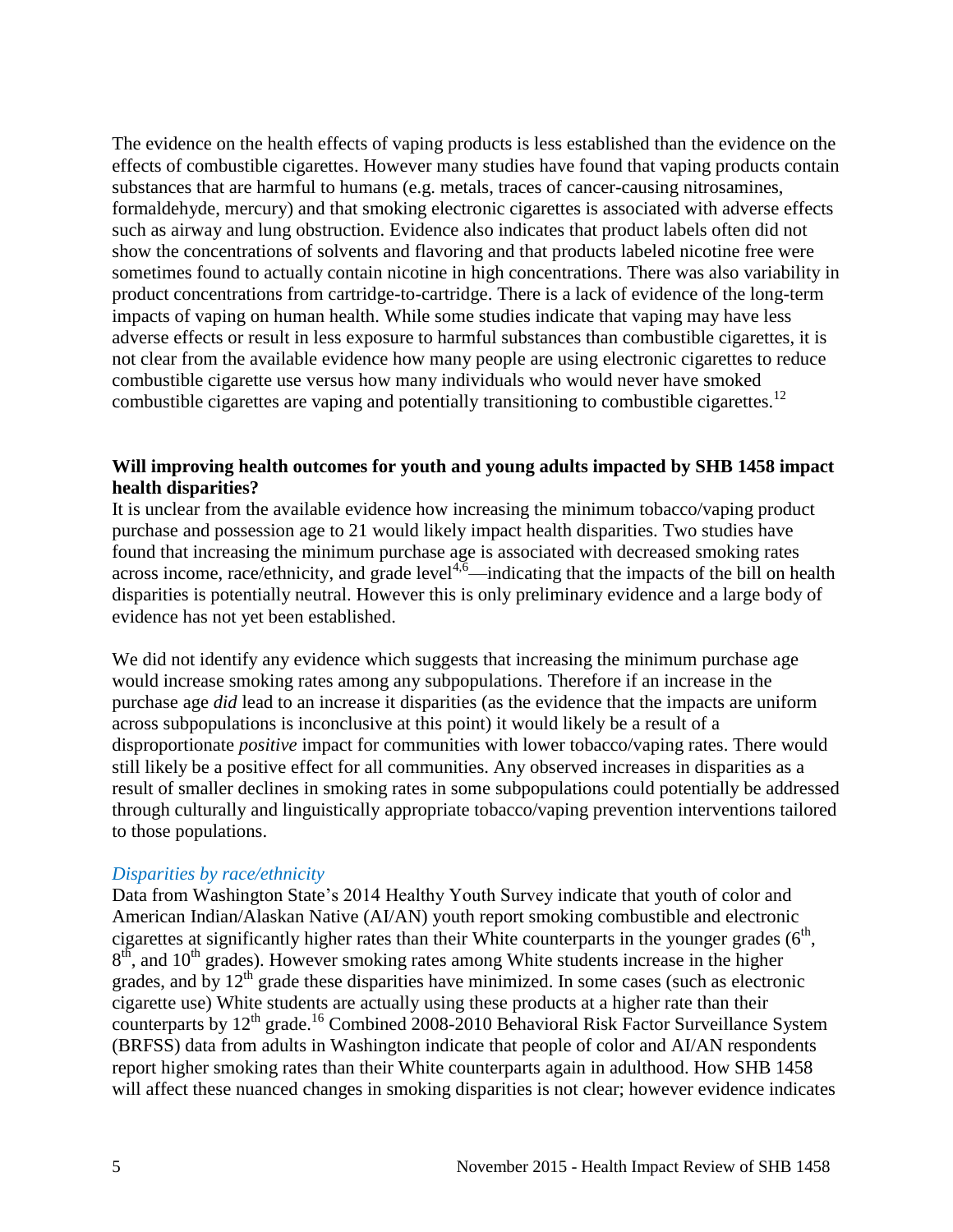that earlier age of initiation of tobacco use is associated with greater difficulty quitting. Youth who initiate smoking at 13 years or younger have the most difficulty quitting, while each year that a child delays initiation increases their chances of quitting. [14](#page-17-0) This suggests that if increasing the tobacco/vaping product purchase age decreases smoking and vaping rates for all racial/ethnic groups and grade levels, it could potentially have greater positive impacts on youth of color and AI/AN youth than their White counterparts as these youth seem to be initiating smoking at a younger age in Washington.<sup>[16](#page-17-2)</sup> This could potentially result in a decline in the disproportionally high smoking rates among adults of color in Washington in the future.

PRAMS data from 2006-2008 indicate that AI/AN and low-income mothers are more likely than their counterparts to report smoking in the three months prior to conception.<sup>[15](#page-17-1)</sup> This may indicate that decreasing smoking rates evenly across all demographic groups could actually have a greater positive health impact in AI/AN and low income communities because the decrease would not only benefit the smoker, but her unborn child as well. However, current law [\(RCW 43.06.455\)](http://apps.leg.wa.gov/rcw/default.aspx?cite=43.06.455) allows the Governor to enter into cigarette tax compacts with the tribes and stipulates that these compacts must prohibit retailers on tribal land from selling or giving cigarettes to anybody under the age of 18. SHB 1458 does not amend this language. If tribal retailers continue to sell tobacco products to young adults between 18 and 20 years of age, it is possible that smoking rates among AI/ANs (and other Washingtonians) living on or accessing goods on tribal land will not be as positively impacted by SHB 1458. If this leads to a greater decline in tobacco use among other subpopulations, this could exacerbate the smoking disparities that currently exist for AI/ANs in Washington.

Another point of consideration is the potential impact of SHB 1458 on youth of color in regard to police contact and fines. Current law [\(RCW 70.155.080\)](http://apps.leg.wa.gov/rcw/default.aspx?cite=70.155.080) provides that an individual under the age of 18 who purchases, attempts to purchase, posses, or attempts to obtain tobacco products commits a Class 3 Civil Infraction and is subject to a fine, participation in up to four hours of community restitution, or both. SHB 1458 would add vapor products to the list of prohibited items and increase the age to 21 years. Evidence indicates that people of color are disproportionately represented in every stage of the justice system,  $17$  and at least one study has found that African American and Hispanic/Latino youth were significantly more likely to be fined for possessing tobacco than their White counterparts[.](#page-10-1)<sup>1</sup> It is not clear from available evidence if receiving a citation is associated with a decrease in tobacco use or intent to use tobacco.<sup>[1](#page-10-1)</sup>

If 18-20 year olds of color are disproportionately targeted for possession of tobacco and vaping products, this could increase disparities that already exist in the justice system. Because involvement in the justice system is associated with negative health outcomes for individuals and their families<sup>[18-23](#page-19-0)</sup>—this could have negative repercussions on health disparities. However, since evidence suggests that raising the tobacco purchase age decreases smoking rates among all racial/ethnic groups,<sup>[4](#page-11-0)</sup> the number of youth of color violating the current under-18 purchase and possession laws will likely decrease. Therefore youth of color under 18 may be less likely to experience police contact as a result of tobacco possession and use even as 18 to 20 year olds may face increased contact. Therefore it is difficult to determine how SHB 1458 would impact this component of health equity.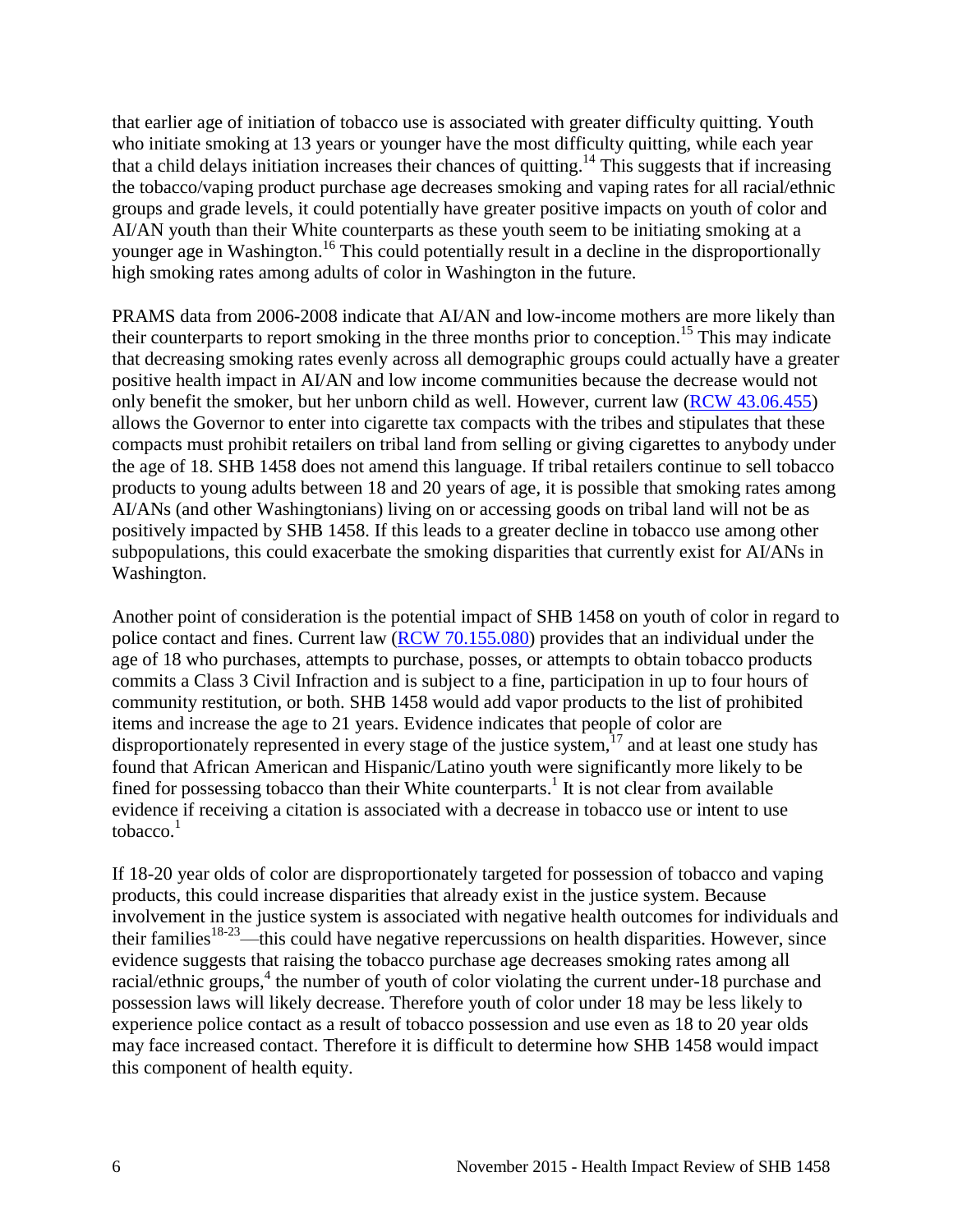### *Disparities by income*

Washington Behavioral Risk Factor Surveillance System data from 2008-2010 indicate that as income increases smoking rates decrease.<sup>[15](#page-17-1)</sup> One study specifically addressed how smoking rates among students with different family incomes (using eligibility for free school meals as a proxy for family income) were impacted by an increase in the minimum tobacco purchase age. This study found that smoking rates declined equally for non-elgible and eligible students[.](#page-12-0)  $\frac{6}{10}$  This suggests that SHB 1458 may have neutral impacts on smoking disparities by income; however the evidence is insufficient to make a determination. As mentioned above PRAMS data from 2006-2008 indicate that low-income mothers are more likely than their counterparts to report smoking in the three months prior to conception, $15$  so decreasing smoking rates evenly across all income groups could actually have a greater positive health impact on low income communities because the decrease would not only benefit the smoker, but her unborn child as well.

### *Disparities by sexual orientation*

Data also show that 2014 Healthy Youth Survey respondents in Washington who self-identified as lesbian, gay, or bisexual (LGB) reported higher smoking rates than their straight counterparts.<sup>[16](#page-17-2)</sup> The literature has not addressed if changing minimum tobacco purchase and possession laws impacts LGB and straight youth equally, so it unclear how SHB 1458 would impact tobacco use disparities by sexual orientation.

### *Disparities by military status*

National data indicate that active duty military members are more likely than civilians to report currently smoking, and that veterans are also more likely to be current smokers than non-veterans.<sup>[24](#page-20-0)</sup> However, Behavioral Risk Factor Surveillance System (BRFSS) data and Health Related Behavior Survey data for Active Duty Service Members from 2011 suggest that in Washington State, the rates among active duty personnel, the general population, veterans, and non-veterans are similar.<sup>[25](#page-20-1)[,26](#page-21-0)</sup> Because SHB 1458 would not affect the minimum tobacco/vaping product purchase age on military bases in Washington, it is possible that this bill could have a smaller impact on decreasing tobacco and vaping product use among active duty personnel, thereby potentially creating a disparity or exacerbating disparities that already exist at the national level.

#### **Other considerations**

We also explored the potential impacts of the bill on businesses that sell tobacco or vaping products as economic health can affect human health. We ultimately did not include these pathways in the logic model on page three of this review because the impacts on business have not been well researched. We did not identify any studies which have analyzed the impact of increasing purchase ages (of tobacco, alcohol, etc.) on business solvency, jobs, wages, or prices. One publication noted that no tobacco retailers have gone out of business in Needham, Massachusetts since it implemented a tobacco 21 purchase age in 2005,<sup>[27](#page-21-1)</sup> but this has not been studied rigorously.

One study estimated the impact of a national tobacco purchase age of 21 on cigarette sales. Winickoff et al. used national data on the proportion of legal tobacco sales that are made by (or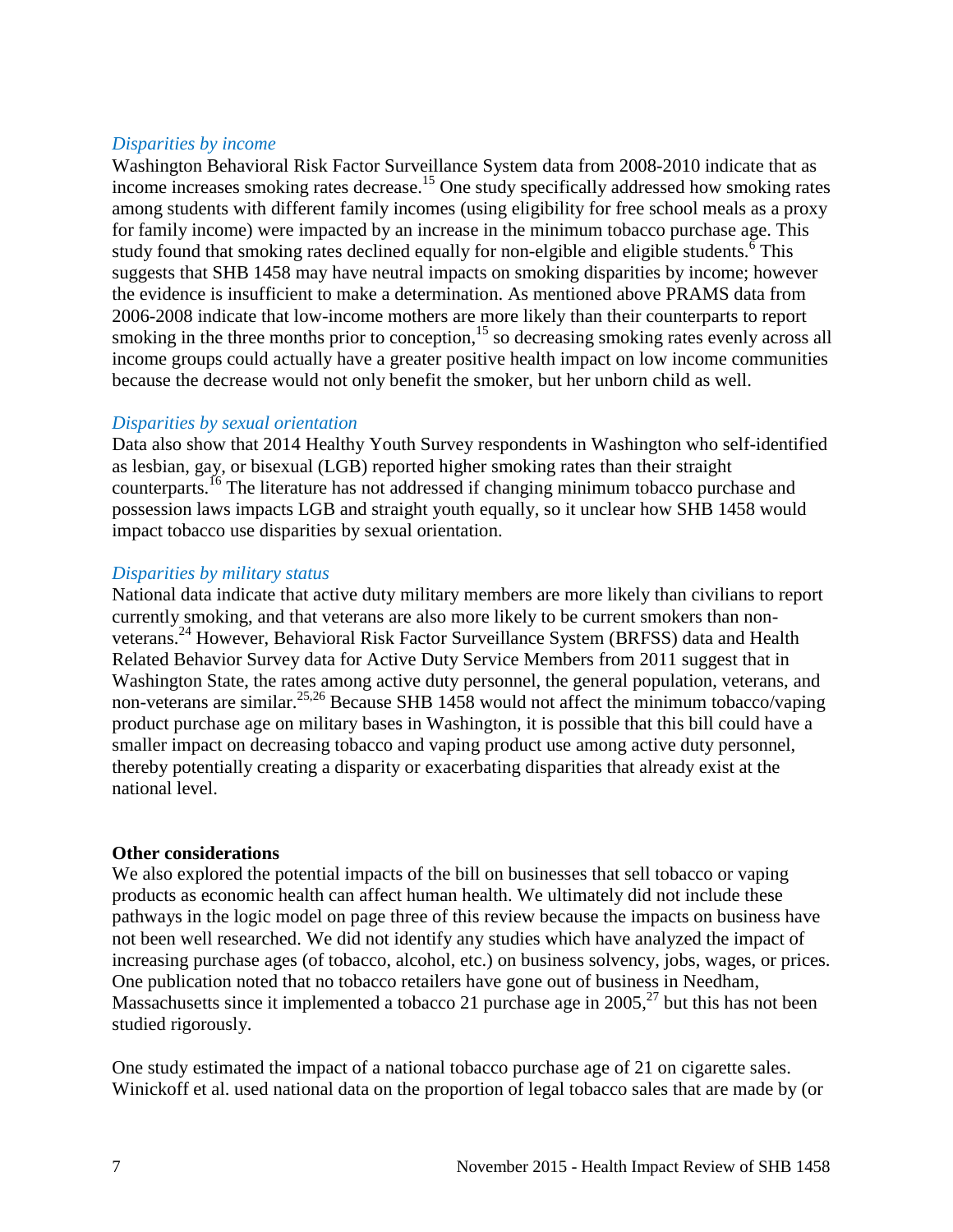for) 18 to 20 years olds to estimate the potential impact on retailers if the sale age is increased to age 21. They make the assumption that the law would be universally implemented and enforced. The authors estimate that the immediate loss of sales would be about 2% of total cigarette sales nationally. Assuming that the policy would have a long-term impact on smoking rates of adults in the future (through the aging of this low tobacco-use cohort), this could lead to a gradual reduction in the sale of cigarettes to older adults over time. This estimate does not account for other tobacco product or vaping product sales.<sup>[27](#page-21-1)</sup> Given the scarcity of research on the impact of age of purchase laws on business we are unable to make a conclusion about how SHB 1458 would likely impact business.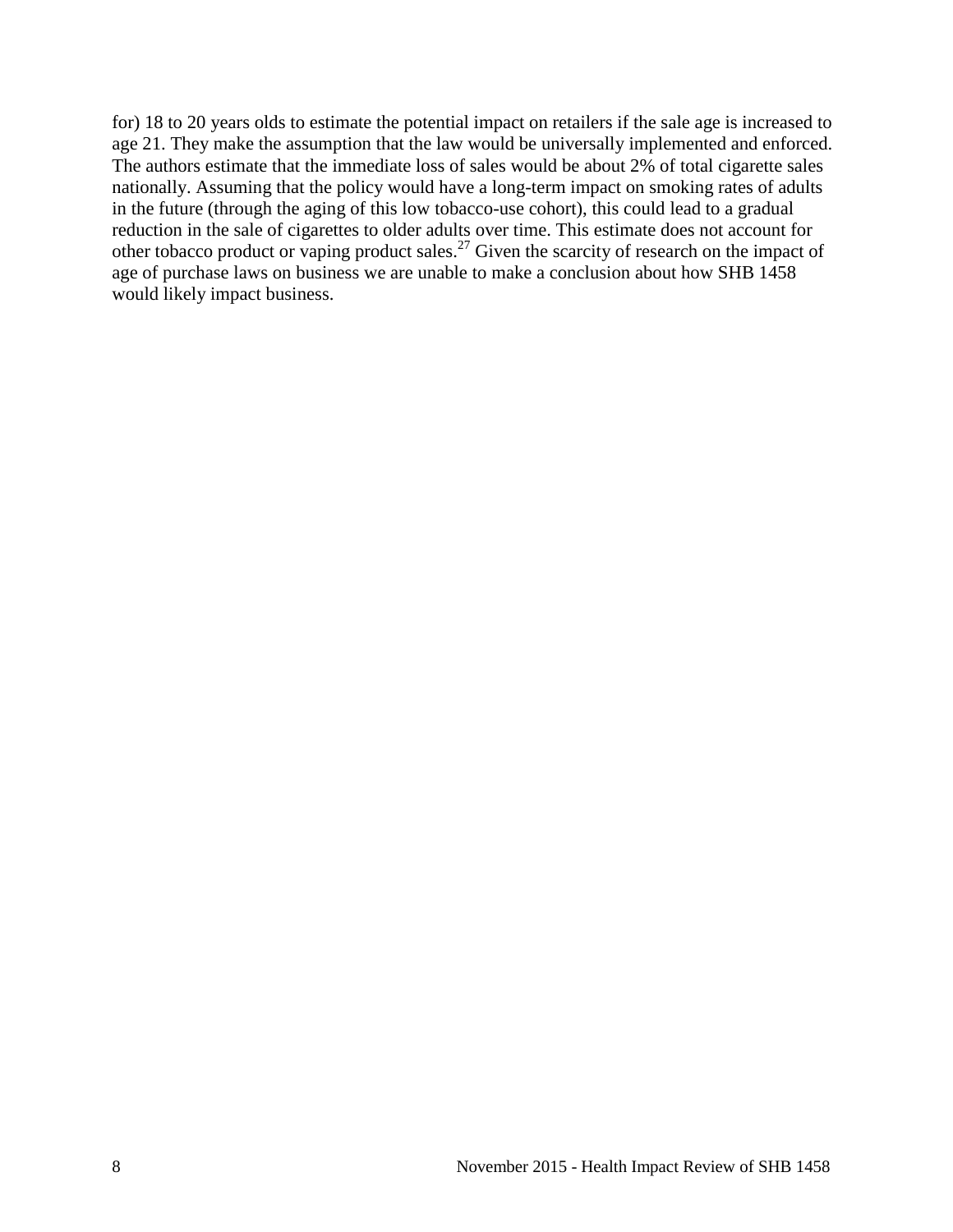# **Annotated References**

#### <span id="page-10-1"></span><span id="page-10-0"></span>**1. Institute of Medicine (IOM). 2015.** *Public Health Implications of Raising the Minimum Age of Legal Access to Tobacco Products. Washington, DC: The National Academies Press.*

The Tobacco Control Act of 2009 directed the Food and Drug Administration (FDA) to convene a panel of experts to conduct a study on the health impacts of raising the minimum purchase age for tobacco products and submit a report to Congress. The FDA contracted with the Institute of Medicine (IOM) to convene a committee to examine the existing literature and use modeling to predict the likely impacts of increasing the minimum purchase age to 21 or 25 years of age. The committee concluded in their report that increasing the minimum purchase and possession age for tobacco products would likely prevent or delay initiation of tobacco use by adolescents and young adults and therefore also lead to a "substantial reduction in smoking-related mortality." The authors also concluded that while (for a purchase age of 21) 18 to 20 year olds would be affected, the largest reduction in tobacco initiation would likely be among 15 to 17 year olds. They note that increasing the purchase age to 19 would likely have a modest impact on decreasing tobacco access to minors compared to increasing the age to 21. The authors cite evidence that younger age of smoking initiation is associated with heavier smoking later in life, a higher likelihood of continuing to smoke through the lifespan, and increased risk of adverse health outcomes. The report also summarizes the literature on the effect of tobacco purchase, use, and possession (PUP) laws. A 2008 study conducted in California by Rogers et al. found that in the previous 12 months, across all 249 enforcement agencies statewide, an average of 24.1 citations were issued per agency. A study by Gottlieb et al. also found that African-American and Hispanic students were significantly more likely than their White counterparts to receive a PUP citation. Jason et al. (2007b) found that youth who were fined for PUP violations were more likely than youth in a tobacco prevention education program to reduce or quit tobacco use. However Gottlieb et al. (2004) found that receiving a PUP citation was only associated with reduced smoking intention in some of the sample schools. The committee conducted modeling (informed by the existing scientific literature) and estimated that raising the tobacco purchase age to 21 would lead to the following reductions in tobacco initiation: 15% (range: 12.5-18%) reduction for those under 15 years of age, 25% (range: 20.8-30%) reduction for those 15-17 years, 15% (range 12.5-18%) reduction for those 18-20 years. Their modeling predicts that with an age 21 minimum, by 2040-2059 there would be 0.2-0.8% reduction in deaths (8.2-9.9% by 2080-2099); 0.5% reduction in years of life lost (9.3% by 2080-2099); 0.3% reduction in lung cancer deaths (10.5% by 2080-2099); 12.2% reduction in low birth weight cases; 13% reduction in pre-term birth cases; and 18.5% reduction in sudden infant death syndrome (SIDS) cases.

#### **2. Chaloupka F, Grossman M. Price, tobacco control policies, and youth smoking.**  *NBER Working Paper No. 5740.* **1996.**

Chaloupka and Grossman analyzed national survey data collected annually from 1992 through 1994 with eighth, tenth, and twelfth grade students as part of the University of Michigan's Monitoring the Future Project. Each year approximately 15,000 to 19,000 students in each grade are included in the sample. The total sample included 110,717 respondents with compete data (response rate not noted). The authors added age of purchase policies in each county to the dataset. This ecological study found that as the minimum purchase age increased, tobacco use among surveyed youth showed a statistically significant increase. A causal relationship between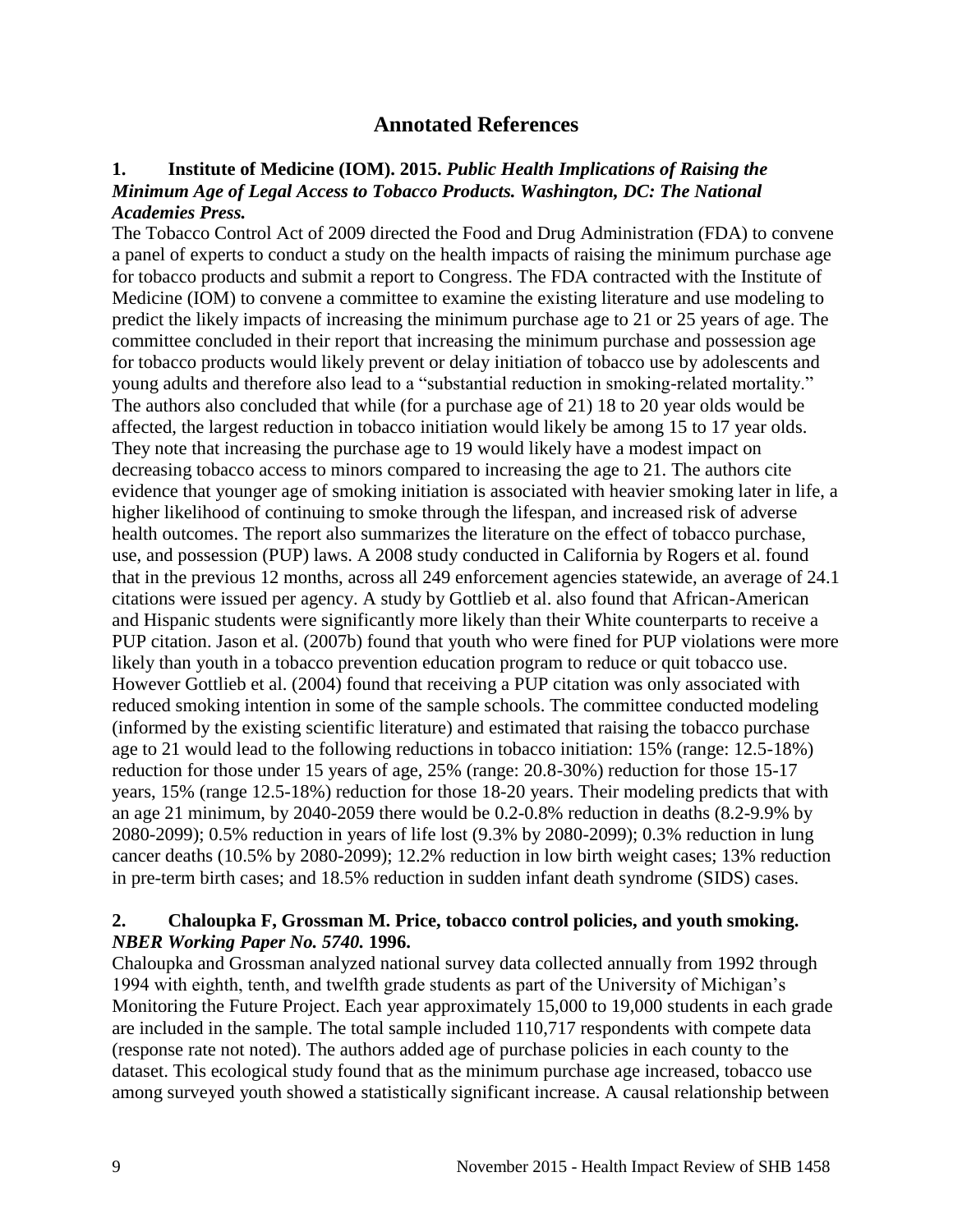these two variables cannot be determine using this study design (e.g. Did the jurisdictions increase their minimum purchase age to address high smoking rates? Did the minimum purchase age contribute to high smoking rates? Or were there other uncontrolled for variables that impacted both?). The authors note that there was limited variation in the purchase age (from 18 to 19 with only one state with a minimum of 21) and that these laws were poorly enforced at this time.

# **3. Fidler JA, West R. Changes in smoking prevalence in 16– 17**‐ **year**‐ **old versus older adults following a rise in legal age of sale: Findings from an English population study.**  *Addiction (Abingdon, England).* **2010;105(11):1984-1988.**

On October 1, 2007 England, Scotland, and Wales increased the legal age to purchase tobacco from 16 to 18 years. Smoking among 16 to 17 year olds, however, remained legal. Fidler et al. analyzed data from the monthly Smoking Toolkit Study of randomly selected households and compared the prevalence of smoking among 16-17 year olds compared to other age groups after the age to purchase tobacco was increased. The surveys are collected through face-to-face interviews with one member (over 16 years) from the selected household and then the data are weighted to ensure they are representative of the population in England. The analysis included data from November 2006 through May 2009 and included 53,322 participants (response rate not noted). While the smoking rate declined for all age groups after implementation of the higher age law, this change was only significant for three age groups (16-17 year olds, 18-24 year olds, and 55-64 year olds), and the greatest decline was among 16-17 year olds (7.1%). The decline in smoking prevalence after the law change for respondents under 18 years was significantly greater than the decline among respondents 18 and older.

# <span id="page-11-0"></span>**4. Kessel Schneider S, Buka SL, Dash K, Winickoff JP, L OD. Community reductions in youth smoking after raising the minimum tobacco sales age to 21.** *Tobacco Control* **2015; Epub ahead of print.**

In April of 2005 Needham, Massachusetts raised the minimum age to purchase tobacco to 21 years. Kessel-Schneider et al. used data from the MetroWest Adolescent Health Survey to determine if smoking rates had declined at a different rate in Needham than in 16 nearby communities that had not raised the minimum age to 21, and also to determine if the effects were specific to tobacco or if similar patterns existed for youth alcohol use. This school-based health survey is administered every other year to students in grades 9-12 starting in the fall of 2006. Seventeen of the 26 public high schools in the region participated in all four years of the survey (2006, 2008, 2010, and 2012). Participation rates among students ranged from 88.8% to 89.6%, with from 16,385 to 17,089 students participating each year. The authors controlled for two factors of school composition—percent of students receiving free and reduced lunch and percent of Caucasian students. In 2006 the smoking rates were not significantly different between Needham and the 16 comparison communities. From 2006 to 2008 and also from 2008 to 2010 the smoking rates decreased significantly more in Needham than in the comparison communities. From 2010 to 2012, the smoking rates decreased significantly more in the comparison cities than in Needham. The authors indicate that this suggests that raising the minimum purchase age may lead to a greater decline in smoking in the years immediately after the policy change. When looking at the time period from 2006 to 2010 the authors found that the smoking rates declined significantly more in Needham than in the comparison communities. This trend was true for all observed subgroups (females, males, Caucasian, non-Caucasian, and for each grade except for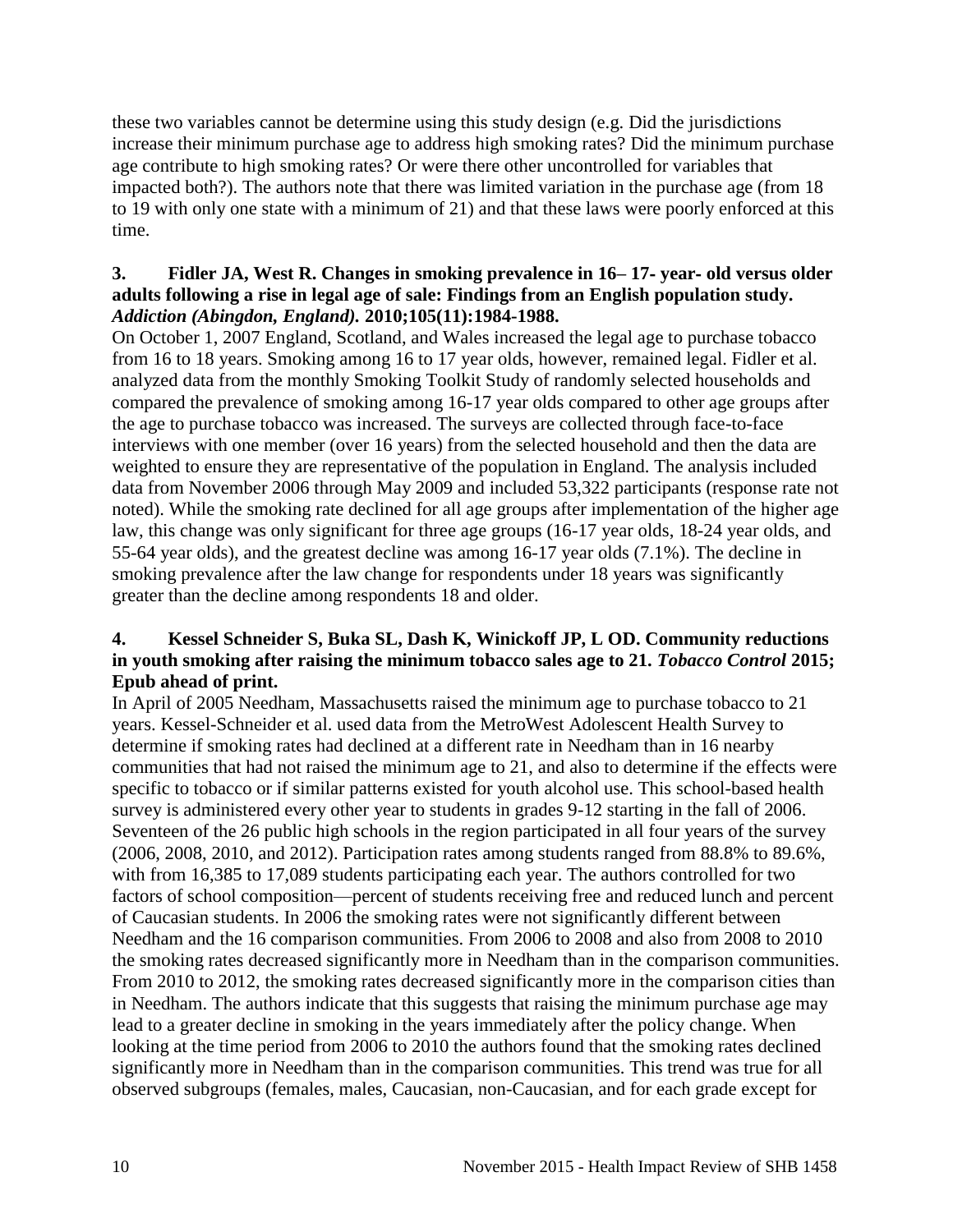9th graders who reported low smoking rates). From 2006 to 2012 the percentage of students under 18 who reported purchasing cigarettes in stores declined significantly more in Needham (from 18.4% to 11.6%) than in the comparison communities (from 19.4% to 19.0%). The authors also found that this greater decline in Needham occurred between each of the survey years, but that the decline between 2010 to 2012 was not significantly greater in Needham than the comparison communities. There was a general decrease in alcohol use between 2006 and 2012, but there was not a significant difference in the decline between Needham and the comparison communities. The authors note that the age change was paired with enforcement efforts across Massachusetts. In 2008 there were 57 compliance checks in Needham, and zero illegal sales to those under age 18 were identified. The researchers highlight a few limitations of the study, such as a lack of baseline data because the first survey was administered over a year after the legislation was adopted. They note that Needham and one of the comparison communities passed a law in 2009 prohibiting tobacco sales in pharmacies, which may also have impacted smoking rates. They note that no other tobacco legislation passed during the study period, but that they did not account for non-policy tobacco programs in Needham or the comparison communities.

# **5. Lewit EM, Hyland A, Kerrebrock N, Cummings KM. Price, public policy, and smoking in young people.** *Tobacco Control.* **1997;6 Suppl 2:S17.**

Lewit et al. analyzed data from two cross-sectional, school-based surveys. The surveys were conducted with ninth graders from randomly selected classrooms in 21 communities (one in Canada and the rest in the United States) in 1990 ( $n=8,504$  students) and 1992 ( $n=8,858$ students). Student and parent refusal rates were 4% in both 1990 and 1992. Almost 89% of these respondents had complete data and were included in the analyses. Smoking "participation" was defined as smoking at least one whole cigarette in the past 30 days. The authors included a number of variables in their multivariate logistic regression models including: age, race, sex, exposure to tobacco education in school, exposure to pro- and anti-tobacco messages, cigarette price in the area, and tobacco control policies in the area. They found that policies that restricted purchase of cigarettes for those under 18 years were associated with lower smoking participation among both male and female students in the sample. These policies were not associated with non-smoking participants' reported intent to smoke in the future.

# <span id="page-12-0"></span>**6. Millett C, Lee JT, Gibbons DC, Glantz SA. Increasing the age for the legal purchase of tobacco in England: Impacts on socio-economic disparities in youth smoking.** *Thorax.*  **2011;66(10):862-865.**

On October 1, 2007 England, Scotland, and Wales increased the legal age to purchase tobacco from 16 to 18 years. Millet et al. explored the impact of the change on the disparities in access to cigarettes and smoking behavior in England. The authors analyzed 2003 to 2008 data (with 2007 data excluded) from the Smoking, Drinking, and Drug Use Among Young People in England annual survey. This school-based survey is conducted with a random sample of 11-15 year olds. In 2008 the survey had a 58% response rate among schools (264 schools) and an 88% response rate among selected students in these school (n=7,798 students). The survey schools were reflective of the schools in England generally. The researchers controlled for several potential confounding factors (age, gender, race/ethnicity, and past alcohol or drug use) in their analysis. They found that students receiving free school meals (FSM)—a proxy for family income—were more likely to smoke than their counterparts. The year after the minimum tobacco purchase age was increased to 18 years, there was a significant reduction in regular smoking (smoking at least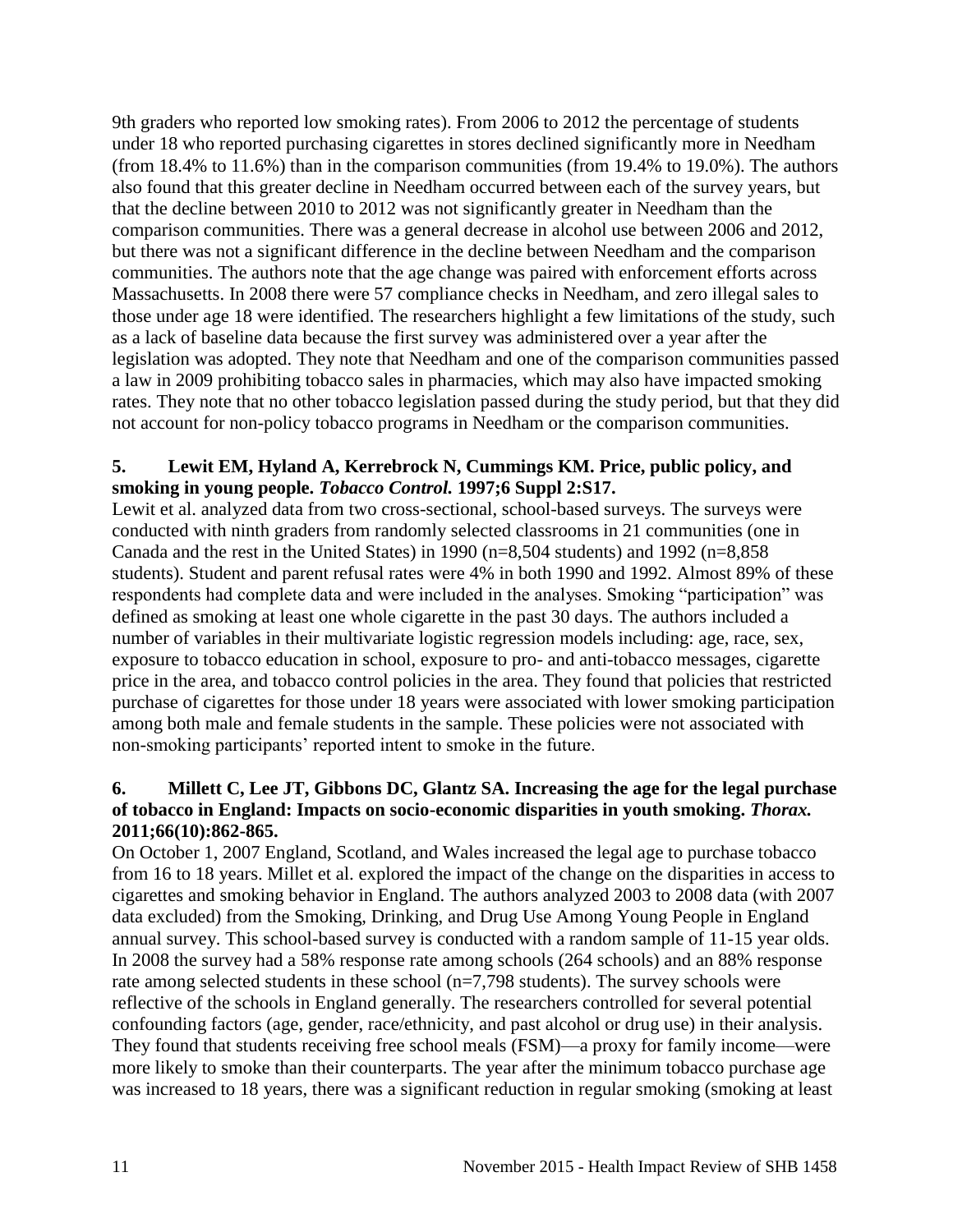one cigarette per week) among students (adjusted OR 0.67 [95% CI 0.55-0.81]). There were not significant difference in the effect on smoking rates for students eligible for FSMs and their counterparts. There was also a significant decrease after the law passed in the number of regular smokers who reported usually buying cigarettes from a commercial vendor or vending machine. This trend was true for both FSM and non-FSM eligible students except for purchases from vending machines which did not decline significantly for FSM eligible students. Both groups of students did report a significant increase in the rates of buying cigarettes from friends, relatives, and others following enactment of the law. FSM eligible students were no more likely than their counterparts to usually buy cigarettes from these sources in both 2006 (before the law) and in 2008. There were significant increases in the number of non-FSM regular smokers who reported that it was difficult to buy cigarettes from a shop and also a significant decrease in the number of non-FSM respondents who reported that their last attempt to buy cigarettes from a shop was successful after implementation of the law. These trends were not significant among FSM regular smokers; however there was no significant difference between the FSM and non-FSM regular smokers in the ease of purchase in either 2006 or 2008. The authors conclude that increasing the minimum age to purchase tobacco in England was associated with a significant reduction in smoking among youth with neutral impacts on disparities by FSM.

#### **7. Rimpelä AH, Rainio SU. The effectiveness of tobacco sales ban to minors: The case of Finland.** *Tobacco Control.* **2004;13(2):167.**

March 1, 1977 Finland introduced a ban on tobacco sales to people "apparently" under 16 years of age. In 1995 this age limit was raised to 18 years. Every two years, starting in 1977, the Adolescent Health and Lifestyle Survey (AHLS) was mailed to a nationally representative sample of 12, 14, 16, and 18 year olds in Finland. The response rates (separated by sex) ranged from 50-92% depending on the year, but were above 70% in most years. Every year since 1996 the School Health Promotion Survey (SHPS) has been administered in eighth and ninth grade classrooms. The authors included schools in the analysis that had participated in each of the following years: 1997, 1999, 2001, and 2003 ( $n=226,681$ ). Participation ranged from about 20% to 80% of the Finnish municipalities depending on the year. The percentage of 14 year old daily smokers who reported buying tobacco for themselves from a commercial source had a slight but significant decrease from 1977 (when the age 16 limit was enacted) to 1981(from 87% to 83%), while no significant change was observed among the 16 and 18 year olds. In these same years there was a significant decrease in the proportion of 14 year old daily smokers who bought tobacco from shops (one commercial source), a trend that was seen among 16 year olds (not targeted by the law) as well. Between 1995 (when the age 18 limit was enacted) and 2001 there were significant decreases in the number of 14 and 16 year olds who reported purchasing tobacco, while no significant change was observed among 18 year olds. In these same years there were significant decreases in the proportion of 14 and 16 year old daily smokers who had purchased tobacco from shops and kiosks, while there were no significant changes among 18 year olds. However, purchases of tobacco from other outlets increased in 14, 16, and 18 year olds from 1995 to 1997. This trend reversed among 14 and 16 year olds between 1999 and 2003, but not among 18 year olds. There was also a significant increase in the purchase of tobacco from friends among 16 year olds from 1995 to 1997. There was a decrease in daily smoking among all age groups after 1977, but this was a short term change. There was no immediate decrease in daily smoking after the 1995 legislation, but there was a significant decline in smoking rates between 2001 and 2003 among all 14 year olds and among 16 year old boys. Smoking rates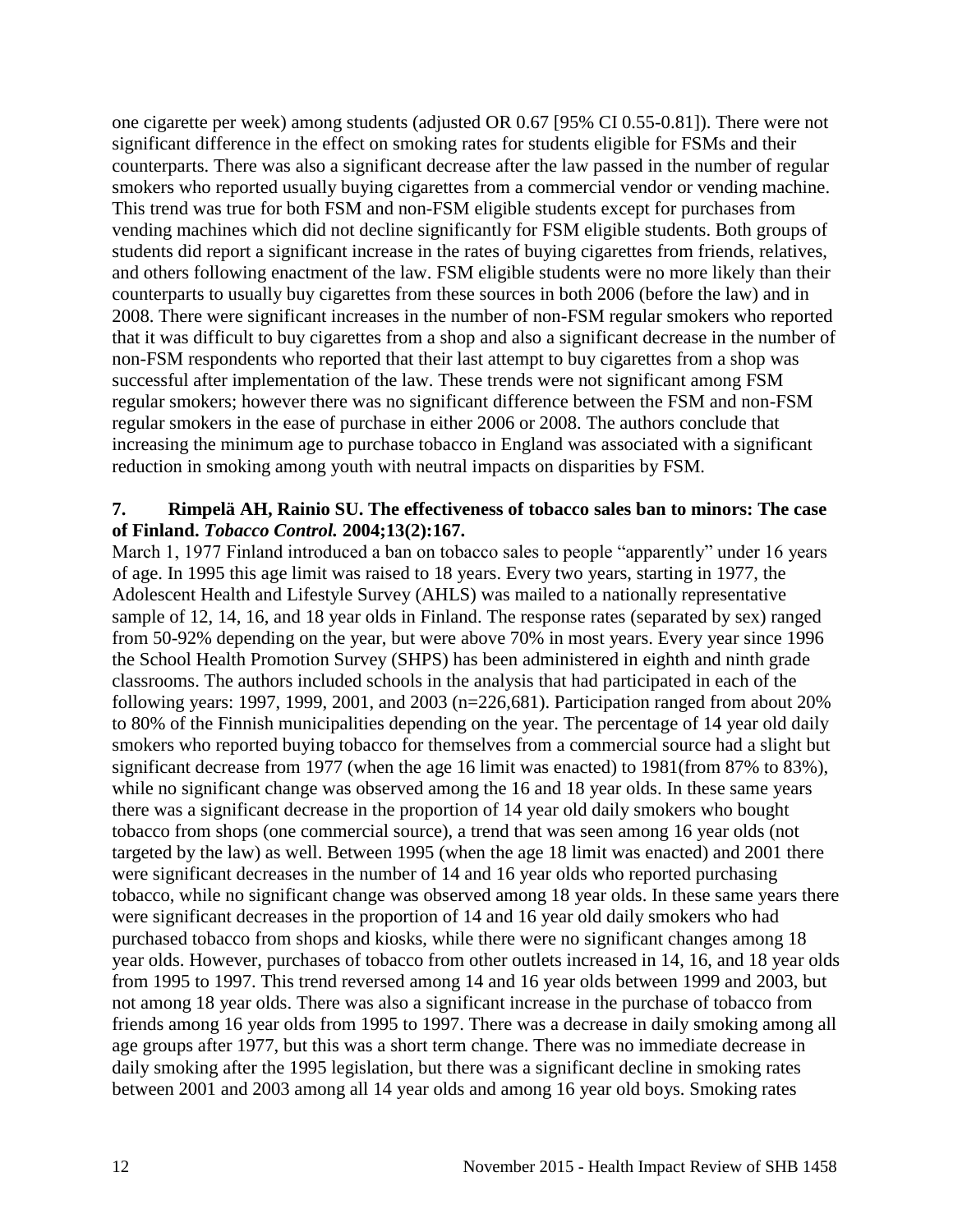among 18 year olds remained flat during the entire period. The delay between the 1995 legislation and the 2001-2003 decline in smoking rates implies that factors other than the increase to age 18 (or some interaction of factors with the age increase) led to this decline rather than the smoking age increase alone. Daily consumption of cigarettes did not diminish after the 1977 or 1995 policy changes. The authors speculated that a lack of enforcement of the bans and the fact that the bans did not address social sources of tobacco may be responsible for a lack of sustained change to the smoking rates immediately following the legislation changes. The lack of enforcement was highlighted by data indicating that in 2002-2003 72% of schoolchildren reported that it was very easy or fairly easy to buy tobacco from a commercial source.

# <span id="page-14-0"></span>**8. Yan J. Does the minimum cigarette purchase age of 21 protect young mothers from cigarettes, help their babies? Vol 11-17: Department of Economics, Appalachian State University; 2011.**

Yan analyzed national birth sample data (which consists of all live births in Pennsylvania) using a regression discontinuity method to estimate the impact of the age 21 tobacco purchase legislation that existed in Pennsylvania from 1992 to 2002. Yan analyzed the impact of this legislation on young mothers' cigarette use and their babies' birth outcomes. The response rate for each of the smoking variables was over 98% (n=60,710). Yan excluded mothers who were born outside of the United State or who resided in states other than Pennsylvania. Yan only included women whose age at conception was within 10 months to either side of the purchase age cut-off and who conceived between October 1, 1992 and July 10, 2001. The author controlled for potential confounding factors and found that mothers over the age 21 threshold during their pregnancy were significantly more likely than their counterparts to smoke cigarettes and also that they reported smoking significantly more cigarettes per day. The babies of mothers who were old enough to legally purchase cigarettes during their pregnancy also had significantly worse birth outcomes than their counterparts (e.g. lower birth weight, shorter gestation, and lower APGAR scores). Yan speculates that these data indicate that the tobacco 21 legislation had positive impacts on lower smoking rates and volume and on positive birth outcomes.

# **9. Yörük C, Yörük B. Do minimum legal tobacco purchase age laws work?** *IDEAS Working Paper Series from RePEc.* **2014.**

Yörük and Yörük applied a regression discontinuity design to the National Longitudinal Survey of Youth 1997 cohort (NLSY97) data to estimate the potential impacts of minimum legal tobacco purchase ages in the United States. The NLSY97 is a national sample of 12 to 16 year olds (n=9,022). The authors note that the response rate is "quite high" but do not provide the exact number. Data were collected through annual personal interviews with the youth respondents. In the first year of the survey, one of the respondents' parents was also interviewed. The authors only included respondents who had been surveyed over the 1998 to 2004 period, who were up to two years older of younger than the minimum purchase age in their jurisdiction, and who were single as of the interview date. The researchers applied several models, and while some found significantly higher smoking rates among youth who had reached the minimum age, the authors conclude that their most robust model found that the higher smoking rates among youth over the minimum age compared to those younger than the minimum age were not significant. This model did, however, indicate that the probability of smoking for males and those who reported smoking before reaching the minimum purchase age was higher for those that had reached the minimum legal purchase age than for those who had not yet reached the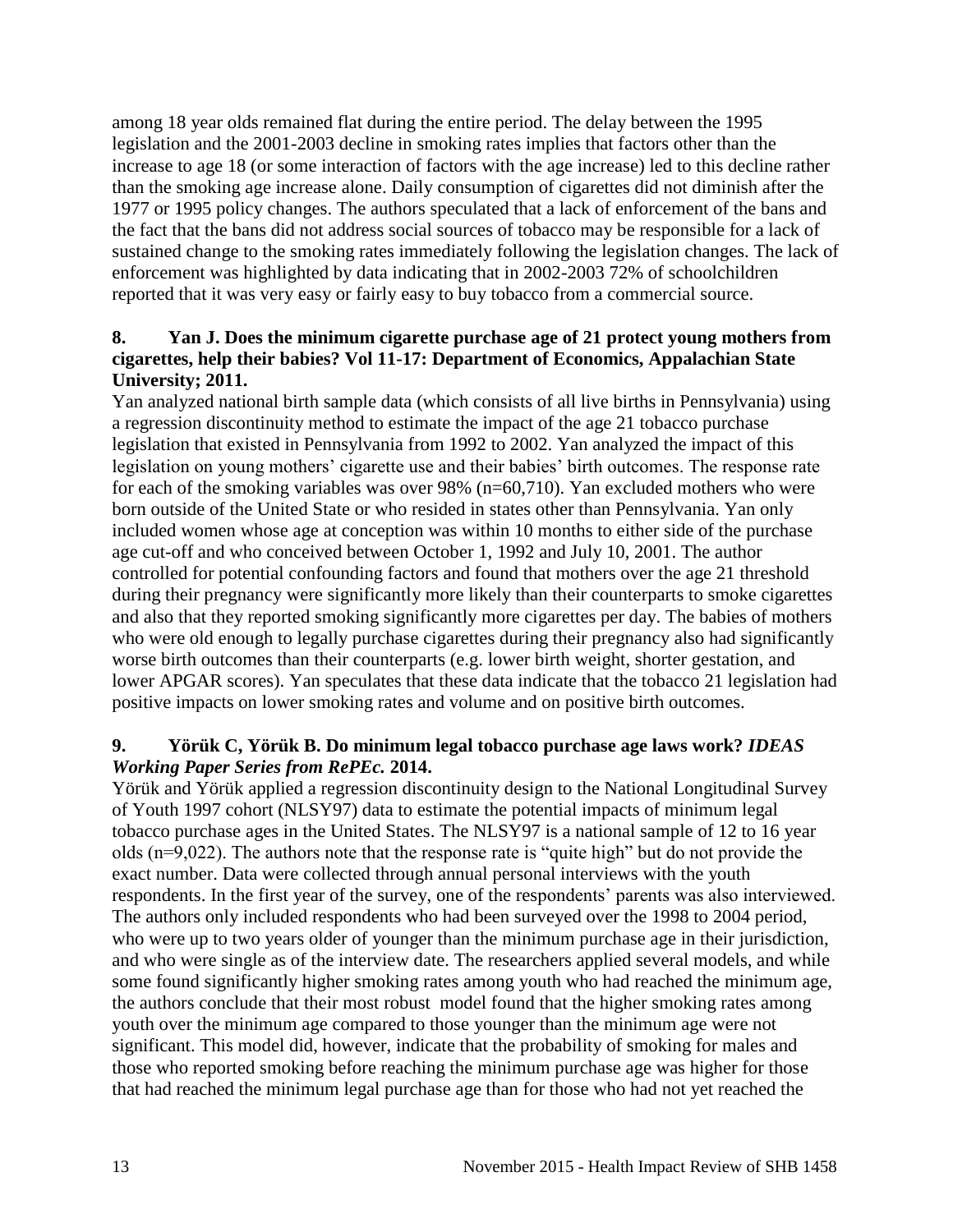minimum age. For those who had reported smoking before they reached the legal age, reaching the legal age was associated with a 5.1 percentage point increase in the probability of smoking recently, and a 24.7 percent increase in the number of days they smoked in the past month. The authors suggest that this indicates that youth who have not smoked by the minimum purchase age are unlikely to start smoking when they reach that age, but those who have smoked before this age may increase their usage when they reach the minimum purchase age. For males, reaching the minimum purchase age was associated with a 3.1 percentage point increase in the probability of smoking, and a 10.4 percent increase in the average number of cigarettes smoked per day. The authors conclude that their models indicate that minimum purchase age policies are only effective in reducing smoking participation among certain groups (young males and youth who reported smoking at all before reaching the minimum purchase age). The authors note that their results can only be generalized to youth who are around the minimum purchase age and not to other age groups.

## <span id="page-15-0"></span>**10. Norberg KE, Bierut LJ, Grucza RA. Long**‐ **term effects of minimum drinking age laws on past**‐ **year alcohol and drug use disorders.** *Alcoholism: Clinical and Experimental Research.* **2009;33(12):2180-2190.**

Norberg et al. cite several studies on the connection between Minimum Legal Drinking Age (MLDA) policies and alcohol use conducted after 1999 (the cut-off year for studies included in the 2002 systematic review by Wagenaar and Toomey summarized in this Health Impact Review). The authors indicate that most of these studies have "found that higher MLDAs led to later initiation of drinking and reduced frequency of heavy drinking." The authors analyzed the connection between adolescent exposure to different minimum legal drinking ages and later alcohol and substance use disorders using data from the 1991 National Longitudinal Alcohol Epidemiological Survey and the 2001 National Epidemiological Study of Alcohol and Related Conditions (total n=33,869 respondents). They controlled for a number of potential confounding factors and found that adults who had been legally allowed to purchase alcohol before age 21 were significantly more likely to have an alcohol use disorder or other drug use disorder in later adulthood.

## <span id="page-15-1"></span>**11. Wagenaar AC, Toomey TL. Effects of minimum drinking age laws: Review and analyses of the literature from 1960 to 2000.** *Journal of Studies on Alcohol. Supplement.*  **2002(14):206.**

Wagenaar and Toomey conducted a systematic review of the literature published between 1960 and 1999 on the impacts of minimum legal drinking age (MLDA) laws. The authors identified 132 studies. They graded the quality of each study based on sampling design, study design, and presence of a comparison group. Forty-eight of these studies looked at the impact of MLDA laws on indicators of alcohol consumption; and these studies looked at 78 alcohol consumption outcome measures. Twenty-seven of these 78 analyses (35%) found that as the legal age was raised alcohol consumption decreased significantly or as it was lowered alcohol consumption increased significantly (an inverse relationship between the MLDA and alcohol consumption). Eight additional analyses also found this inverse relationship between the MLDA and drinking but they did not report statistical significance. Five of the 78 analyses found a positive association between the MLDA and alcohol consumption. Only 17 of these 78 analyses reported statistical significance; used higher quality study designs, a probability sample or census, a comparison group, and an indicator of alcohol consumption (rather than alcohol purchase). Of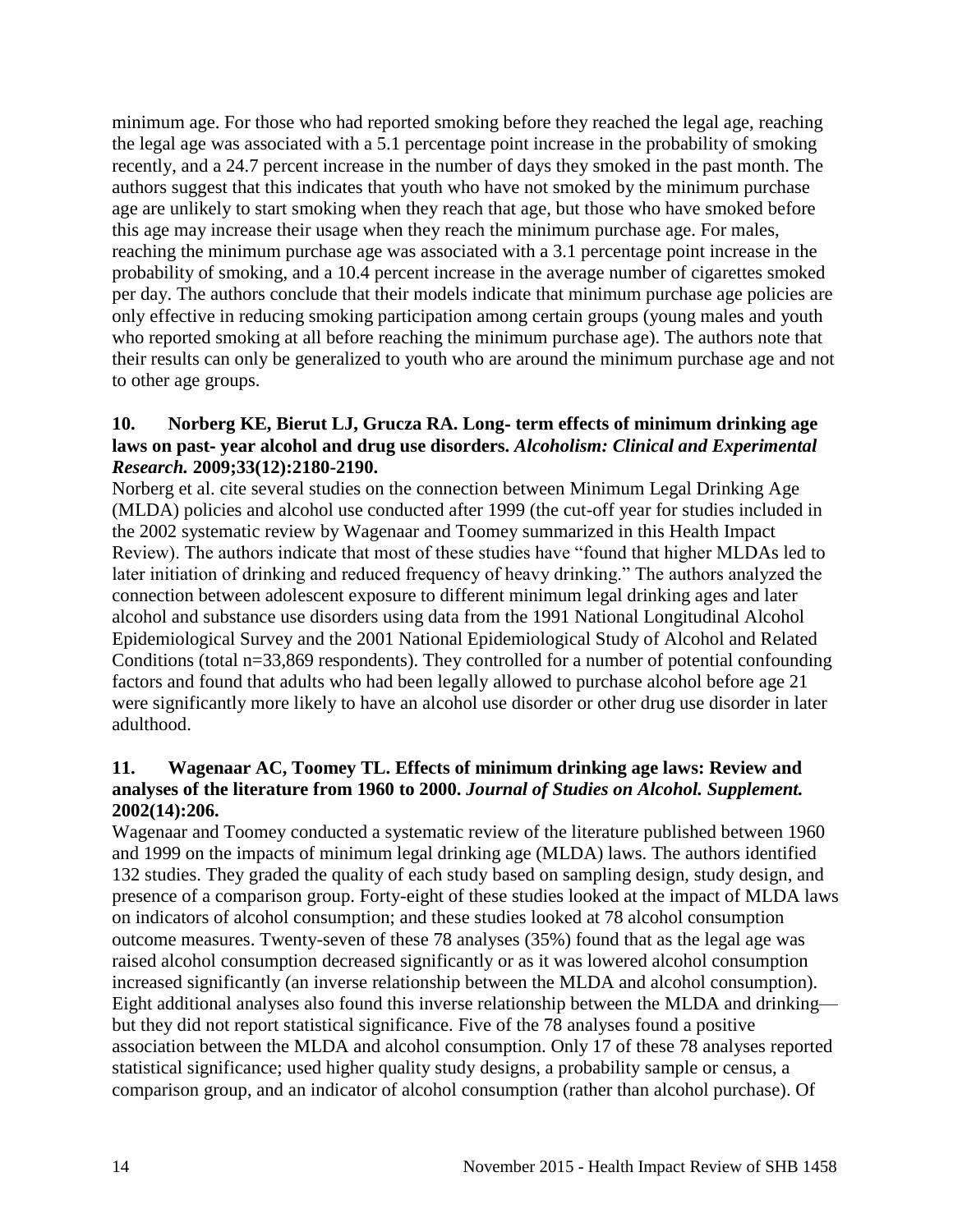these 17 higher quality analyses (from 14 different studies) eight (47%) found that increases in the MLDA were associated with significant decreases in alcohol consumption. One analysis found that the MLDA increase was associated with an increase in alcohol consumption, and eight analyses (47%) found no significant change in alcohol consumption. The authors conclude that several factors may account for the variability in results, including by how many years the MLDA was increased.

### <span id="page-16-0"></span>**12. Pisinger C, Døssing M. A systematic review of health effects of electronic cigarettes.**  *Preventive Medicine.* **2014;69:248-260.**

Pisinger and Døssing conducted a systematic review of the literature on the health consequences of vaping products published before August 14, 2014. The authors identified 76 studies which met their inclusion criteria. They found that 34% of the studies' authors had a conflict of interest (e.g. the study was funded or somehow influenced by electronic cigarette manufacturers or consultants for manufacturers of medicinal smoking cessation therapy). Many studies found that product labels did not show the concentrations of solvents and flavoring and that products labeled nicotine free were sometimes found to actually contain nicotine in high concentrations. There was also variability in product concentrations from cartridge-to-cartridge. The authors conclude that the studies had many methodological problems and that the body of evidence is inconsistent, lack long-term follow up, and don't allow any firm conclusion on the safety of vaping products. They conclude that these 76 studies indicate that electronic cigarettes cannot be regarded as safe. The available evidence does indicate that at least some vaping products are toxic to human cells, toxic compounds such as metals, traces of carcinogenic nitrosamines, formaldehyde, mercury, and other potentially harmful components. Vaping was associated with significant airway and lung obstruction in the short term and other adverse effects in the mouth/throat. Some studies indicate that vaping may have less adverse effects or result in less exposure to harmful substances. Some studies suggest that electronic cigarettes may be useful as a smoking reduction/cessation aid, but the evidence on their efficacy is conflicting.

# <span id="page-16-1"></span>**13. U.S. Department of Health and Human Services.** *The Health Consequences of Smoking: 50 Years Of Progress. A Report of the Surgeon General. Atlanta, GA: U.S. Department of Health and Human Services, Centers for Disease Control and Prevention, National Center for Chronic Disease Prevention and Health Promotion, Office on Smoking and Health, 2014. Printed with Corrections, January 2014.*

The analysts writing the Surgeon General's reports on the health effects of smoking use a set of criteria to rank the strength of evidence that a causal relationship exits. For each health indicator, the analysts synthesize the evidence and then apply the criteria to the body of evidence. The report is then vetted by a series of external editors who are tasked with ensuring the accuracy of the report. This comprehensive analysis includes hundreds of references. The 2014 report concludes that since the 1964 Surgeon General's report, a very strong body of evidence has shown a causal link between cigarette smoking and diseases in nearly every organ, cancer (e.g. lung, liver and colorectal cancer), diminished health status, exacerbation of asthma, inflammation, impaired immune function, age-related macular degeneration, harms to the fetus, diabetes, erectile dysfunction, arthritis, and premature death. Research also shows that secondhand smoke causes cancers, respiratory disease, cardiovascular disease, stroke, and harms to infant and child health. This report also summarizes the evidence indicating that tobacco use may have a different impact on adolescents than adults. The authors indicate that adolescence is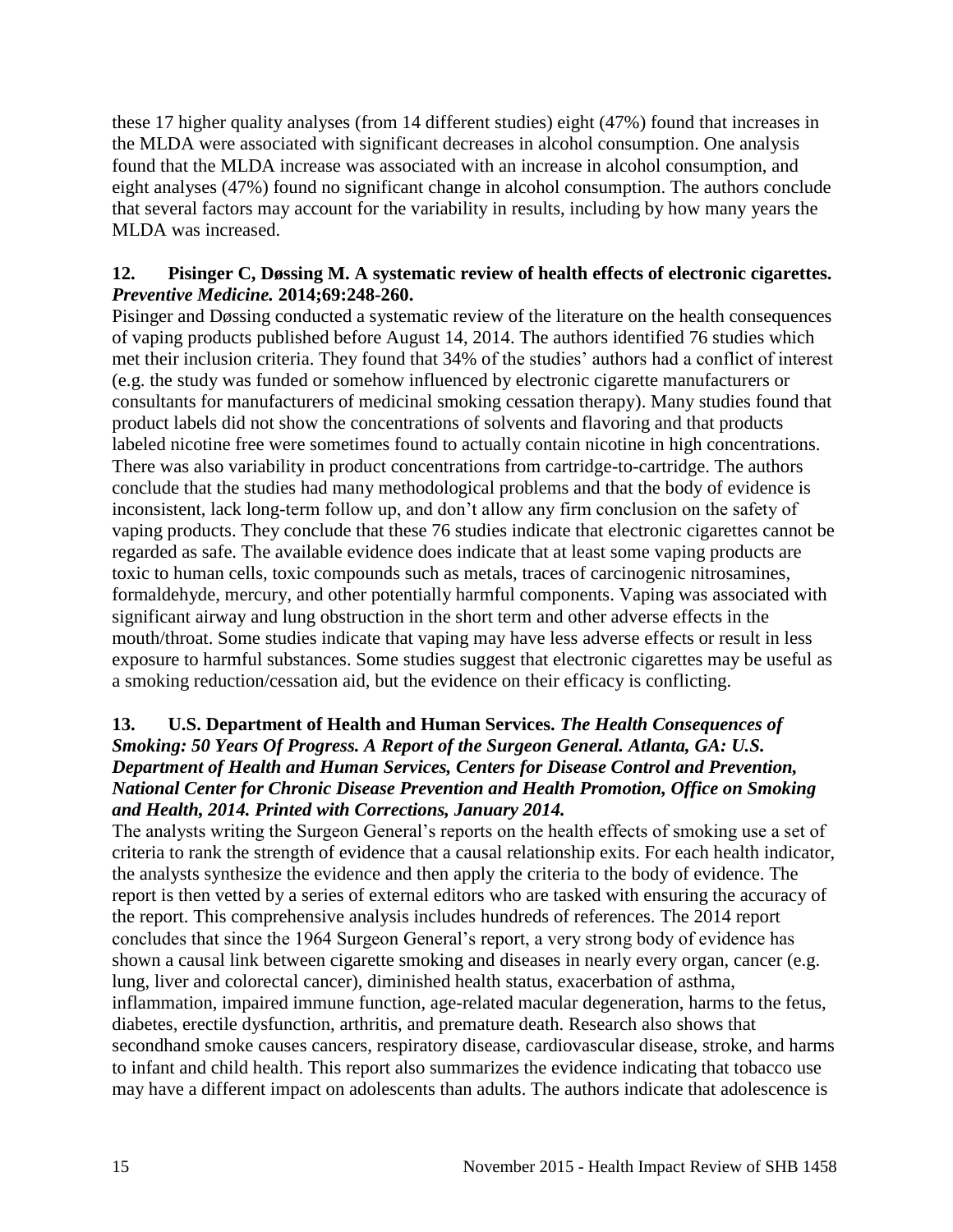a vulnerable stage of brain development, and that nicotine exposure during this age may have lasting adverse effects on brain development.

## <span id="page-17-0"></span>**14. Lydon DM, Wilson SJ, Child A, Geier CF. Adolescent brain maturation and smoking: What we know and where we're headed.** *Neuroscience and Biobehavioral Reviews.* **2014;45:323-342.**

Lydon et al. conducted a review of the literature on adolescent brain development and nicotine dependence. They cite evidence that smoking is most likely to be initiated during adolescence and that most adults who smoke daily initiate smoking by 18 years of age. The authors also note that once adolescents begin smoking, they are more likely than adults to continue smoking because they experience heightened positive effects from nicotine and are more susceptible to developing nicotine addiction than adults. Research also indicates that individuals who smoked their first cigarette at a younger age and who had a more pleasant experience are more likely to smoke additional cigarettes. Early-initiation smokers also tend to develop nicotine dependence faster and have higher daily cigarette consumption rates than later-initiation smokers. The authors cite a 1996 study by Breslau and Petterson which found that early smoking onset is associated with decreased likelihood of cessation. The likelihood of quitting was lowest for youth who initiated smoking at 13 or younger, with likelihood of quitting increasing with each year that initiation was delayed for adolescents.

# <span id="page-17-1"></span>**15. Boysun M, Wasserman C.** *Health of Washington State Report: Tobacco Use.* **Washington State Department of Health;2012.**

Combined 2008-2010 Behavioral Risk Factor Surveillance System (BRFSS) data indicate that AI/AN and Black adults in Washington have significantly higher rates of current cigarette use than their White, Hispanic/Latino, and Asian counterparts. Cigarette use also decreased significantly as educational attainment or income increased. This report also indicates that smoking rates among gay, lesbian, and bisexual respondents were significantly higher than for their straight counterparts. These BRFSS data and 2010 Healthy Youth Survey data also show that 12th graders, 18-24 year olds and 25-34 year olds report the highest rates of current smoking, rates that are significantly higher than many of the younger or older age groups. Pregnancy Risk Assessment Monitoring System (PRAMS) data from 2006-2008 indicate that the smoking rates among pregnant women the three months prior to conception are highest among mothers younger than 20 (35% [95% CI 28-42%]). Thirty-one percent of mothers age 20-24 also reported smoking in the three months before pregnancy (95% CI 27-35%) compared to 9% (95% CI 5-13%) of mothers 35 years or older. These data also indicate that smoking before pregnancy is highest among AI/AN (41% [95% CI 36-46%]) and low-income mothers. Because women often are not aware that they are pregnant until several weeks into their pregnancy, the smoking rates in the months leading up to pregnancy can have an important impact on fetal development and growth.

# <span id="page-17-2"></span>**16. Healthy Youth Survey. QxQ Analysis: Smoking and Electronic Cigarette Use. 2014; [http://www.askhys.net/Analyzer.](http://www.askhys.net/Analyzer) Accessed November 14, 2015.**

Washington State Healthy Youth Survey data from 2014 indicate that among sixth grade respondents there were no statistically significant differences by race/ethnicity in the percent of students who reported smoking any days in the past 30 days. Among 8th grade respondents American Indian/Alaskan Native (AI/AN) students (7.7% [95% CI 4.8-10.6%) reported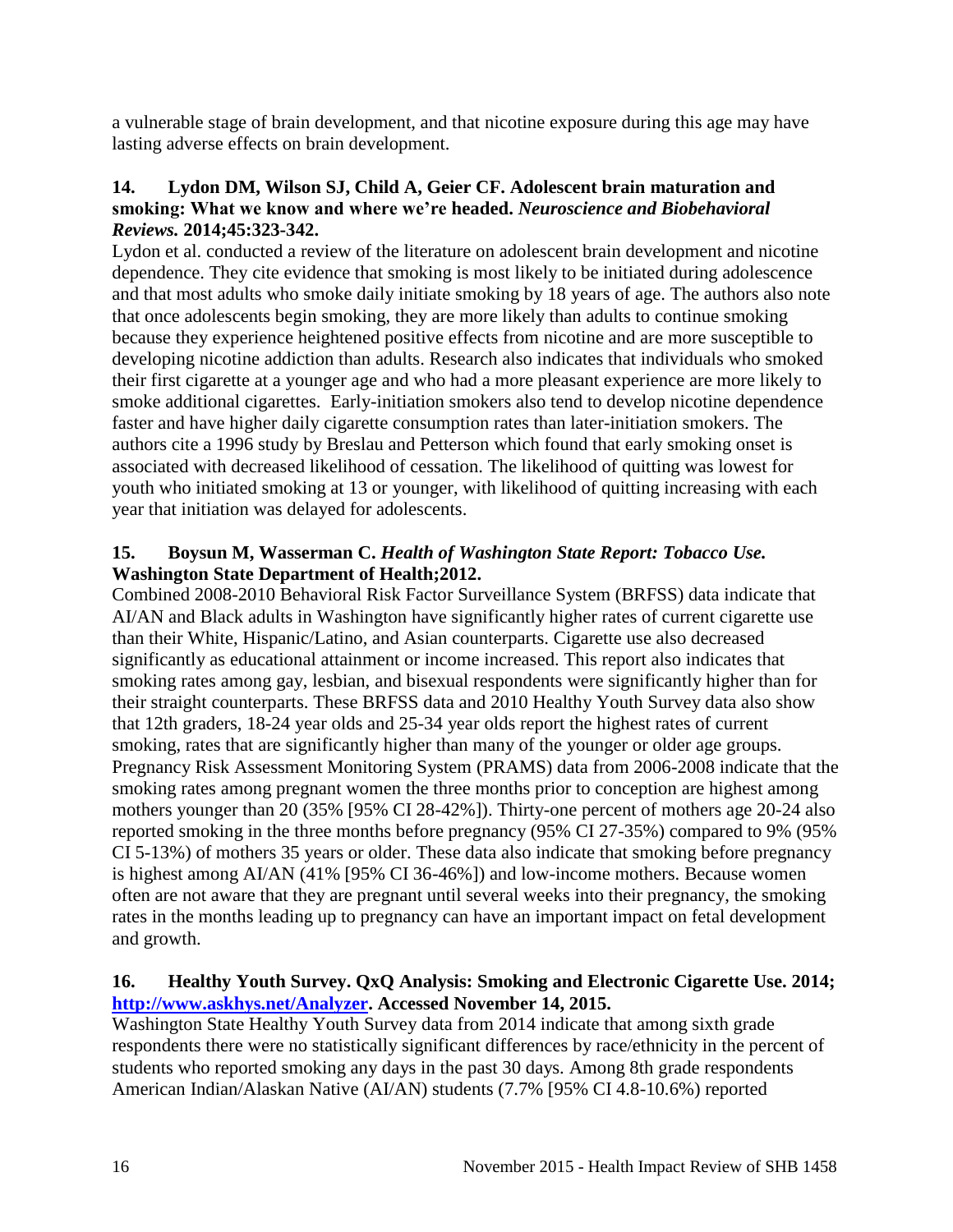significantly higher smoking rates than their Asian and Pacific Islander (API) (1.9% [95% CI 1.1-2.7%]) and White peers (3.4% [95% CI 2.7-4.1%)]. Black students (7.0% [95% CI 5.0- 9.0%]) also reported significantly higher rates than their White peers. Among 10th grade respondents, Black (9.1% [95% CI 6.5-11.7%]), Hispanic/Latino (8.0% [95% CI 5.9-10.1%]), and AI/AN (14.1% [95% CI 7.7-20.5%]) respondents reported significantly higher rates than did their API peers (4.3% [95% CI 2.9-5.7%]). These rates were also higher than the rate for White students (7.7% [95% CI 6.3-9.1%]), but the differences were not significant. The percent of students who had reported smoking at all in the past 30 days was highest among 12 grade respondents. Black (13.5% [95% CI 9.6-17.4%]), White (14.0% [95% CI 12.1-15.9%]) and AI/AN (15.4% [95% CI 7.8-23.0%]) students reported the highest rates, but the only significant difference was that the rate for White students was significantly higher than that for API students (8.6% [95% CI 6.3-10.9]). These data suggest that in Washington State, youth of color in the younger grades have disparately high rates of current cigarette use, while in the older grades these disparities begin to narrow as a larger proportion of white students initiate smoking. Students from the subsample of schools who participate in the extended form version of the Healthy Youth Survey also answered questions about their sexual orientation. Eighth grade respondents who identified as lesbian, gay, or bisexual were significantly more likely to report smoking cigarettes at all in the last 30 days (14.8% [95% CI 8.4-21.2%]) than their peers who identified as straight (3.6% [95% CI 2.2-5.0%]). This disparity also existed among 10th graders (18.5% [95% CI 10.7-26.3%] vs. 7.6% [95% CI 5.0-10.2%]) and 12 graders (29.7% [95% CI 18.9-40.5%] vs. 13.7% [95% CI 10.8-16.6%]). When asked how many electronic cigarettes they had used in the past 30 days, AI/AN (13.1% [95% CI 7.2-19.0%]), Black, and Hispanic/Latino 8th grade respondents reported the highest usage. Black (14.2% [95% CI 9.8-19.2%]) and Hispanic/Latino (13.5% [95% CI 10.1-16.9%)] students reported significantly higher rates than their White (6.8% [95% CI 5.4-8.2%]) and API (5.8% [95% CI 3.5-8.1%]) counterparts. Among 10th grade respondents AI/AN (28.0% [95% CI 16.9-39.1%]) and Black students (23.5% [95% CI 17.3-29.7%]) had the highest rates, although these rates are only significantly higher than the rates for API students (12.0% [95% CI 8.5-15.5]). Among 12th grade respondents, White students (25% [95% CI 23.4-27.8%]) had the highest rates, though these were only significantly higher than the rates for API students (13.0% [95% CI 9.5-16.5%]). Several racial/ethnic subpopulations had lower rates of electronic cigarette use (or only slightly higher rates) among 12th graders than among 10th graders while White 12th graders and those who identified as more than one race/ethnicity or "other" had higher rates than the 10th graders. It is important to note that the current race/ethnicity categories aggregate diverse subpopulations into one category—so disparities within these categories may be masked. For example, API subpopulations likely have very different smoking rates but they are aggregated into one category so these differences are missed.

### <span id="page-18-0"></span>**17. Task Force on Race and the Criminal Justice System.** *Juvenile Justice and Racial Disproportionality: A Presentation to the Washington Supreme Court.* **2012.**

This report by Washington's Task Force on Race and the Criminal Justice System highlights data which indicate that youth of color in Washington are over-represented at every stage of the juvenile justice system. For example, youth of color are more likely than their white peers to be arrested, referred to court, prosecuted, adjudicated guilty, incarcerated, and transferred to the adult system.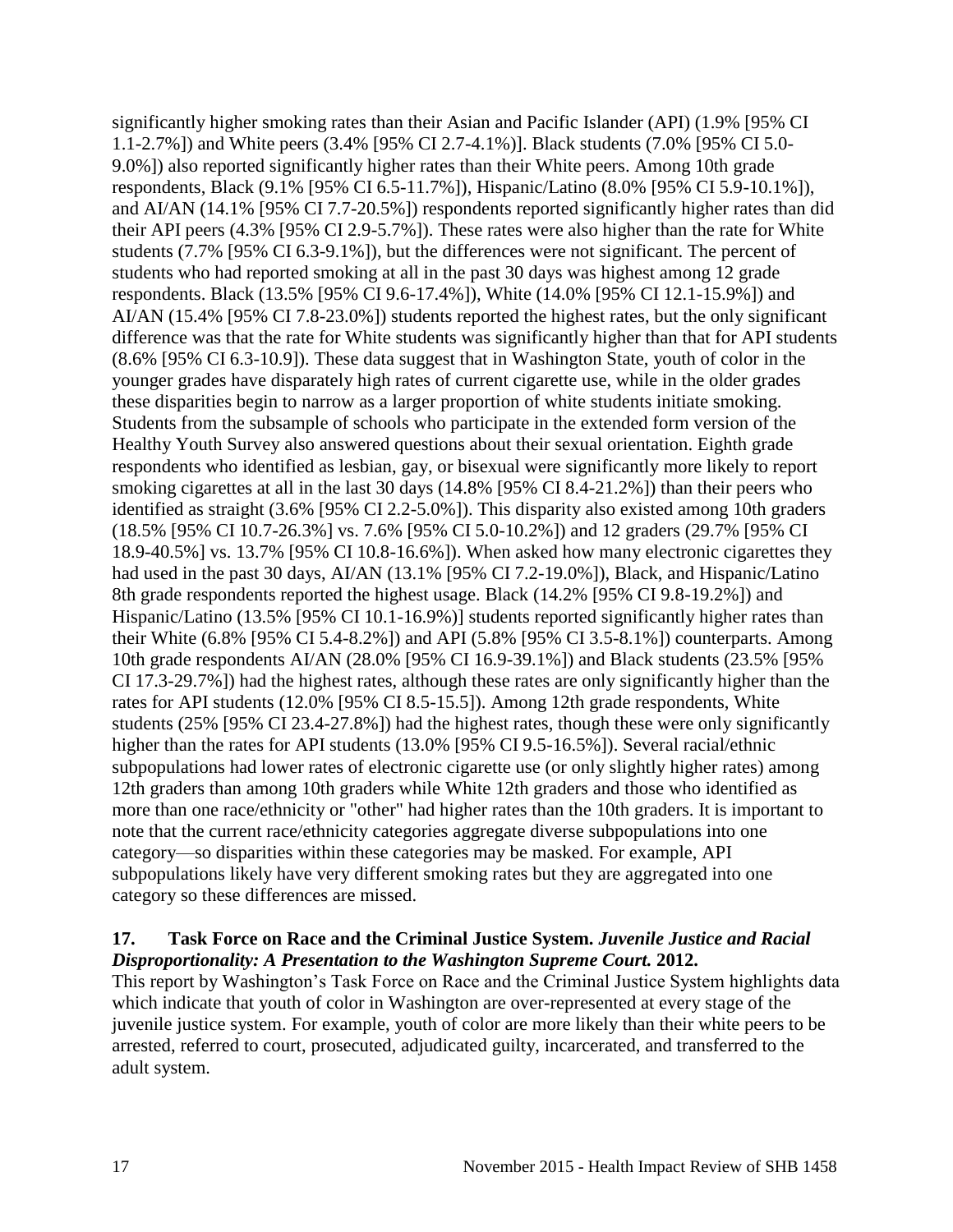# <span id="page-19-0"></span>**18. London A, Myers N. Race, incarceration, and health.** *Research on Aging.*  **2006;28(3):409-422.**

London and Myers conducted a review of the literature around health and other outcomes for incarcerated individuals. They highlighted research that indicates that black Americans have worse health outcomes than other racial/ethnic groups, and also are disproportionately represented in the justice system. The authors also outlined data indicating the high rates of injury in jails and prison as well as the high rates of communicable disease among incarcerated and formerly incarcerated individuals. In addition, they highlight research that indicates that incarceration is associated with lower educational attainment, lower income, higher rates of unemployment, and higher involvement in jobs with high risk of injury or exposure to hazardous working conditions. Evidence also indicates that incarceration is associated with divorce and separation of families.

#### **19. Murray J, Farrington DP, Sekol I. Children's antisocial behavior, mental health, drug use, and educational performance after parental incarceration: A systematic review and meta-analysis.** *Psychological Bulletin.* **2012;138(2):175-210.**

Murray et al. conducted a systematic review and meta-analysis of the literature on parental incarceration and impacts on children's later mental, emotional, and social health. They identified 40 studies that met their strict inclusion criteria. The researchers pooled the odds ratios across all samples in order to determine if children with incarcerated parents had a greater risk of each outcome than children in the control group who did not have an incarcerated parent or parents. These pooled odds ratios indicated that parental incarceration was significantly associated with antisocial behavior among their children even after controlling for covariates. In some subpopulations parental incarceration was significantly associated with children's poor academic performance, poor mental health, and drug use, but this association was not significant for every subpopulation and did not always remain significant after controlling for covariates.

#### **20. Roettger ME, Boardman JD. Parental incarceration and gender-based risks for increased body mass index: Evidence from the national longitudinal study of adolescent health in the United States.** *American Journal of Epidemiology.* **2012;175(7):636-644.**

Roettger et al. analyzed data from the National Longitudinal Study of Adolescent Health (1994– 2008). The dataset included 15,558 individuals who had completed interviews for all waves of the study, including 1,205 males and 1,472 females who reported that their biologic mother or father was incarcerated. The researchers found that females who had experienced a parent being incarcerated saw greater increase in Body Mass Index (BMI) over time for than did females whose parents had not been incarcerated. This trend remained significant even after controlling for stressful life events, internalizing behaviors, and a range of individual, familial, and neighborhood characteristics.

# **21. Swisher RR, Roettger ME. Father's incarceration and youth delinquency and depression: Examining differences by race and ethnicity.** *Journal of Research on Adolescence.* **2012;22(4):597-603.**

Swisher and Roettger analyzed data from the in-home portion of the National Longitudinal Study of Adolescent Health. Due to insufficient sample size for other racial/ethnic groups, only white, black, and Hispanic respondents were included in this study. The researchers found that among all racial/ethnic groups father's incarceration is associated with increased depression and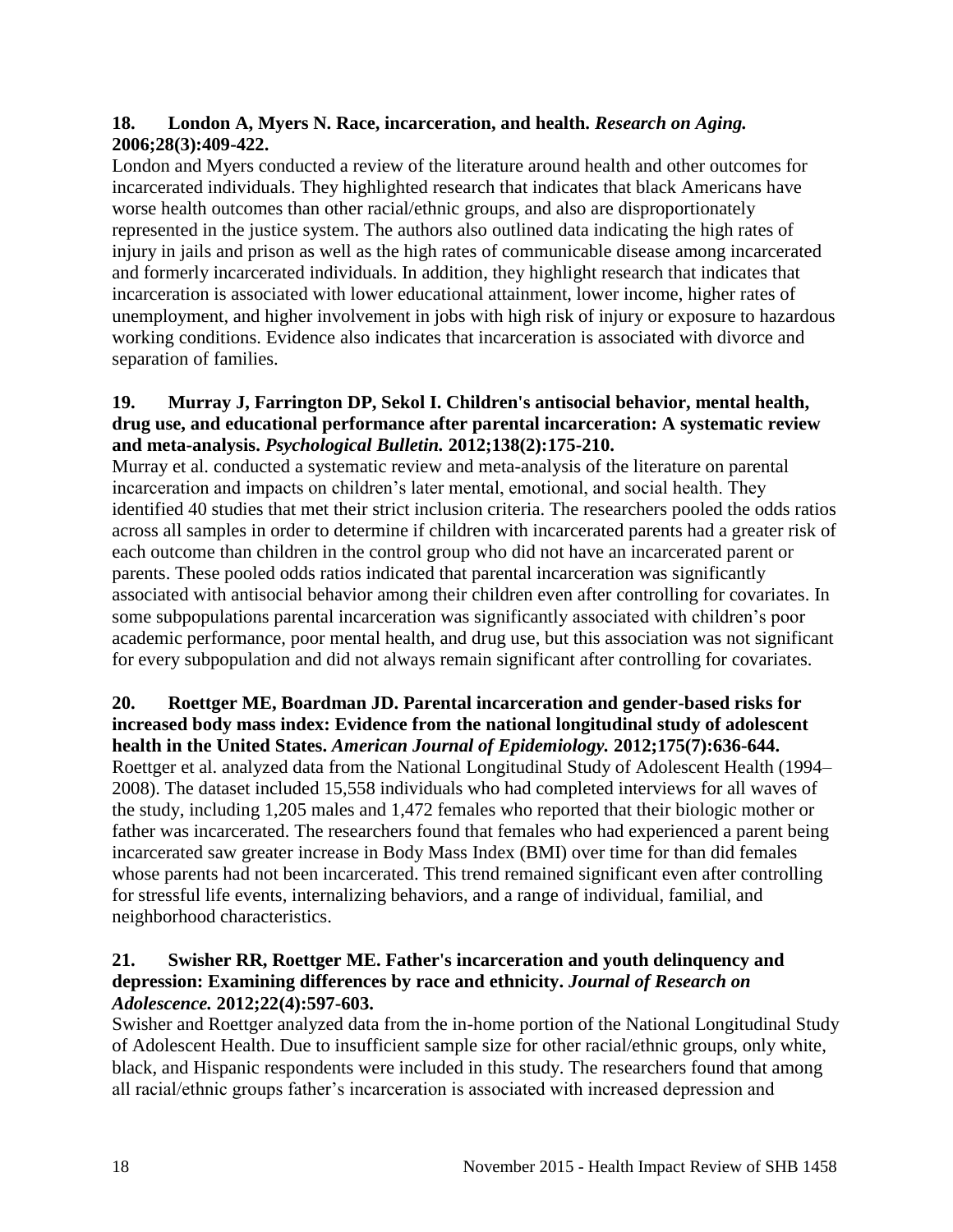delinquency for the children, even after controlling for other variables such as demographics and family background measures. In addition, when considering these results by race/ethnicity, the data indicate that among Hispanic respondents, having their father incarcerated is associated with a higher propensity for delinquency than among white and black respondents.

# **22. Turney K, Wildeman C, Schnittker J. As fathers and felons: Explaining the effects of current and recent incarceration on major depression.** *Journal of Health and Social Behavior.* **2012;53(4):465-481.**

Turney et al. analyzed data from the longitudinal Fragile Families and Child Wellbeing study. The researchers found that currently and recently incarcerated fathers are more likely to report a change in employment status, separation from a child's mother, a change in relationship quality, and depression. The association between incarceration and depression remained significant even after controlling for variables such as demographic characteristics and history of depression.

# **23. Wu E, El-Bassel N, Gilbert L, Hess L, Lee HN, Rowell TL. Prior incarceration and barriers to receipt of services among entrants to alternative to incarceration programs: A gender-based disparity.** *Journal of Urban Health : Bulletin of the New York Academy of Medicine.* **2012;89(2):384-395.**

Wu et al. collected data from a random sample of adults (N=322; 83 women and 239 men) entering alternative to incarceration programs in New York City. Researchers collected data though structured interviews including information on sociodemographics, substance use, prior incarcerations, and barriers that had prevented a participant from visiting or returning to a service provider. Less than half of the participants had earned a high school diploma or GED. When analyzing collapsed data for male and female participants, they found that a greater number of prior incarcerations were significantly associated with a greater number of barriers that prevented accessing a service provider. When they analyzed the data disaggregated by sex and controlling for sociodemographic and substance use indicators, researchers found that the relationship between a greater number of prior incarcerations and greater number of service barriers experienced remained significant only for men.

# <span id="page-20-0"></span>**24. Centers for Disease Control and Prevention. Current Cigarette Smoking Among U.S. Adults Aged 18 Years and Older.**

# **[http://www.cdc.gov/tobacco/campaign/tips/resources/data/cigarette-smoking-in-united](http://www.cdc.gov/tobacco/campaign/tips/resources/data/cigarette-smoking-in-united-states.html#ten)[states.html#ten.](http://www.cdc.gov/tobacco/campaign/tips/resources/data/cigarette-smoking-in-united-states.html#ten) Accessed November 15, 2015.**

Evidence indicates that, nationally, cigarette use is higher among active military personnel than among the civilian population. Prevalence of cigarette use is even higher among military personnel who have been deployed. United States data for men from 2007 to 2010 from the National Health Interview Survey indicate that male veterans are significantly more likely than non-veterans to be current smokers in every age group.

# <span id="page-20-1"></span>**25. Centers for Disease Control and Prevention. Behavioral Risk Factor Surveillance System Prevalence And Trends Data: Washington-2011. 2011;**

# **[http://apps.nccd.cdc.gov/brfss/page.asp?cat=XX&yr=2012&state=WA#XX.](http://apps.nccd.cdc.gov/brfss/page.asp?cat=XX&yr=2012&state=WA#XX) Accessed November 14, 2015.**

BRFSS data from 2011 indicate that a similar number of veteran respondents and non-veteran respondents report currently smoking cigarettes. The rate for veterans is 17.1% (95% CI 14.3-